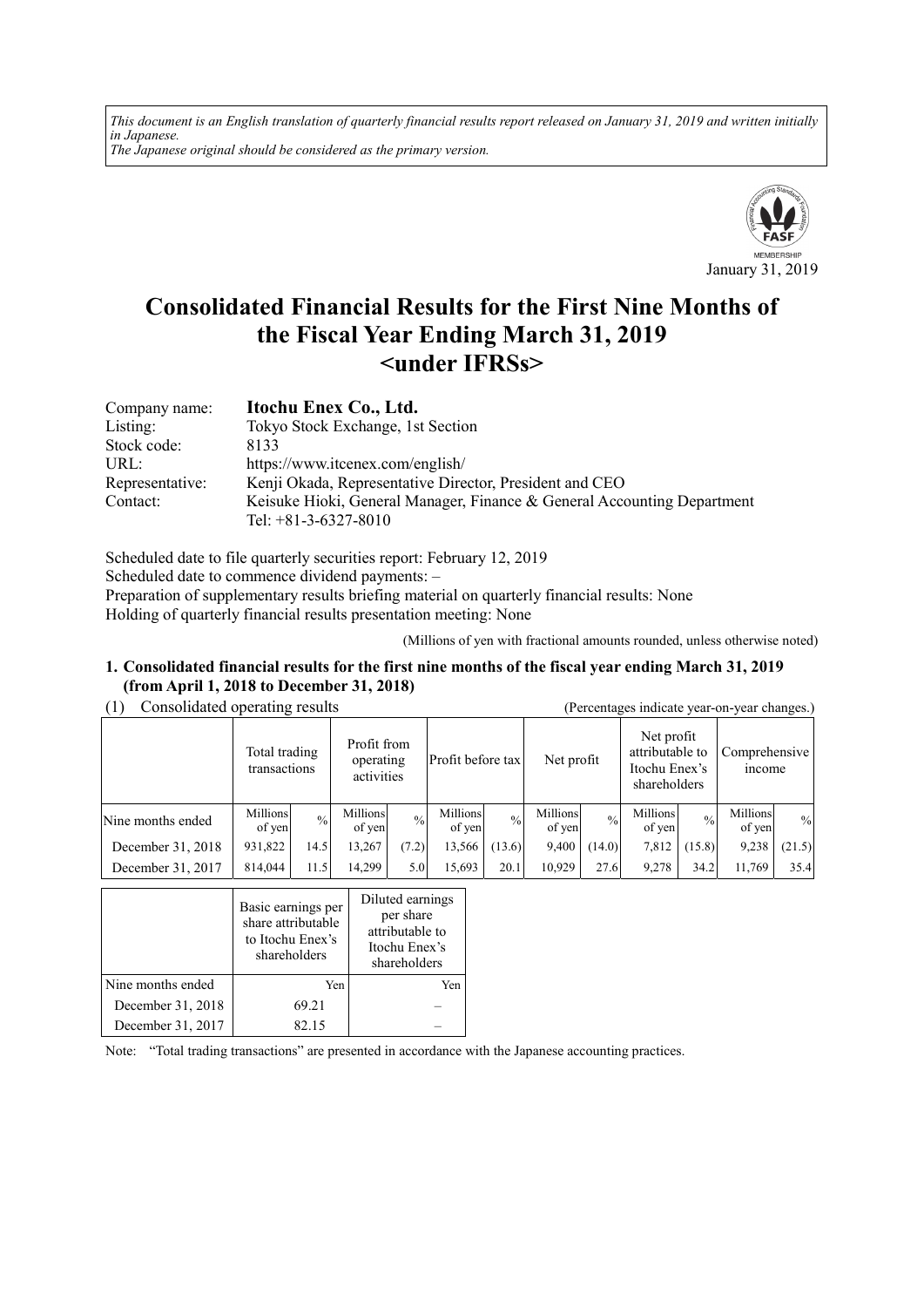# (2) Consolidated financial position

|                   | Total assets    | Total equity    | Total shareholders'<br>equity | Ratio of shareholders'<br>equity to total assets |
|-------------------|-----------------|-----------------|-------------------------------|--------------------------------------------------|
| As of             | Millions of yen | Millions of yen | Millions of yen               | $\%$                                             |
| December 31, 2018 | 375,809         | 140,650         | 118,809                       | 31.6                                             |
| March 31, 2018    | 382,621         | 137,066         | 116,104                       | 30.3                                             |

# **2. Cash dividends**

|                                                    |                   | Annual cash dividends per share |                          |                 |       |  |  |
|----------------------------------------------------|-------------------|---------------------------------|--------------------------|-----------------|-------|--|--|
|                                                    | First quarter-end | Second quarter-<br>end          | Third quarter-end        | Fiscal year-end | Total |  |  |
| Fiscal year ended                                  | Yen               | Yen                             | Yen                      | Yen             | Yen   |  |  |
| March 31, 2018                                     | —                 | 16.00                           | $\overline{\phantom{m}}$ | 24.00           | 40.00 |  |  |
| Fiscal year ending<br>March 31, 2019               | $\equiv$          | 20.00                           |                          |                 |       |  |  |
| Fiscal year ending<br>March 31, 2019<br>(Forecast) |                   |                                 |                          | 20.00           | 40.00 |  |  |

Note: Revisions to the forecasts of cash dividends most recently announced: None

# **3. Consolidated earnings forecasts for the fiscal year ending March 31, 2019 (from April 1, 2018 to March 31, 2019)**

| $11 \text{ cm}$ $1 \text{ s}$ $\mu$ $\text{m}$ $1 \text{ s}$ $\mu$ $\text{m}$ $\text{m}$ $\text{m}$ $\text{m}$ $\text{m}$ $\text{m}$ $\text{m}$ $\text{m}$ $\text{m}$ |                               |     |                                     |     |                   |       | (Percentages indicate year-on-year changes.)                                |               |                                                              |  |
|-----------------------------------------------------------------------------------------------------------------------------------------------------------------------|-------------------------------|-----|-------------------------------------|-----|-------------------|-------|-----------------------------------------------------------------------------|---------------|--------------------------------------------------------------|--|
|                                                                                                                                                                       | Total trading<br>transactions |     | Profit from operating<br>activities |     | Profit before tax |       | Net profit<br>attributable to Itochu attributable to<br>Enex's shareholders |               | Basic earnings<br>per share<br>Itochu Enex's<br>shareholders |  |
|                                                                                                                                                                       | Millions of yen               |     | % Millions of yen                   |     | % Millions of yen |       | % Millions of yen                                                           | $\frac{0}{0}$ | Yen                                                          |  |
| Fiscal year ending<br>March 31, 2019                                                                                                                                  | 1,250,000                     | 8.1 | 18,700                              | 9.0 | 18,500            | (3.5) | 11,300                                                                      | 2.5           | 100.11                                                       |  |

Note: Revisions to the consolidated earnings forecasts most recently announced: None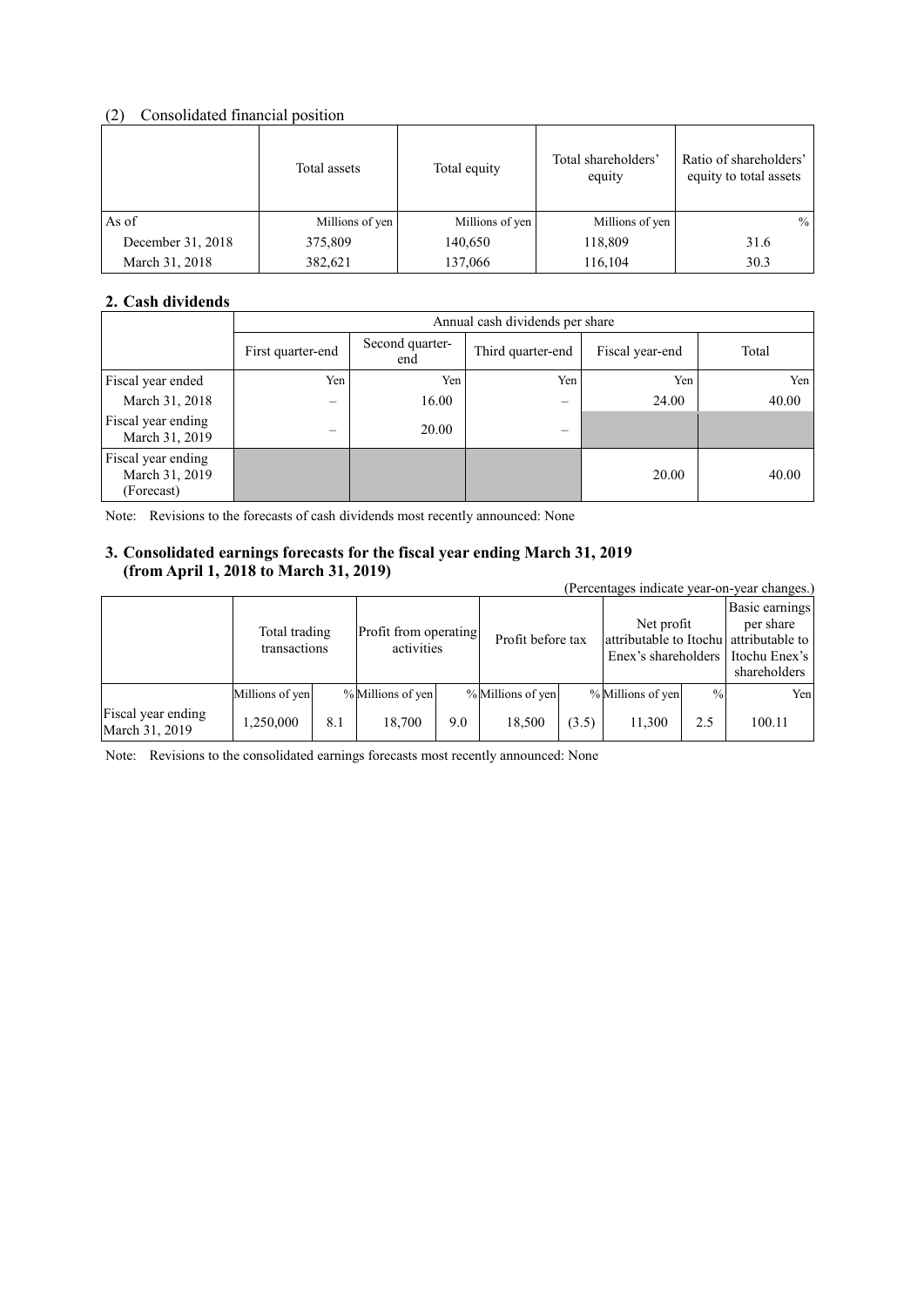#### **\* Notes**

- (1) Changes in significant subsidiaries during the period (changes in specified subsidiaries resulting in the change in scope of consolidation): None
- (2) Changes in accounting policies and changes in accounting estimates
	- a. Changes in accounting policies required by IFRSs: Yes
	- b. Changes in accounting policies other than the above: None
	- c. Changes in accounting estimates: None
	- (Note) For details, please refer to "2. Condensed Quarterly Consolidated Financial Statements and Significant Notes Thereto, (6) Changes in Accounting Policies" on page 14 of the attached materials.
- (3) Number of issued shares (common stock)
	- a. Total number of issued shares at end of period (including treasury stock)

| December 31, 2018    | 116,881,106 shares |
|----------------------|--------------------|
| As of March 31, 2018 | 116,881,106 shares |

b. Number of treasury stock at end of period

| December 31, 2018      | 4,002,381 shares |  |  |  |
|------------------------|------------------|--|--|--|
| As of March $31, 2018$ | 4,002,135 shares |  |  |  |

c. Average number of outstanding shares during period (cumulative from the beginning of the fiscal year)

| For the nine months ended December 31, 2018 | 112,878,888 shares |
|---------------------------------------------|--------------------|
| For the nine months ended December 31, 2017 | 112,933,910 shares |
|                                             |                    |

- \* Quarterly financial results reports are exempt from quarterly review conducted by certified public accountants or an audit corporation.
- \* Proper use of earnings forecasts, and other special notes

(Caution regarding forward-looking statements and others)

The forecasts and other forward-looking statements in this report are based on information currently available to the Company and on certain assumptions deemed to be reasonable by the Company. Actual business and other results may significantly differ from these forecasts due to various factors.

Please refer to "1. Qualitative Information Regarding Results for the First Nine Months, (3) Explanation of Consolidated Earnings Forecasts and Other Forward-Looking Statements" on page 6 of the attached materials for the suppositions that form the assumptions for earnings forecasts and cautions concerning the use thereof.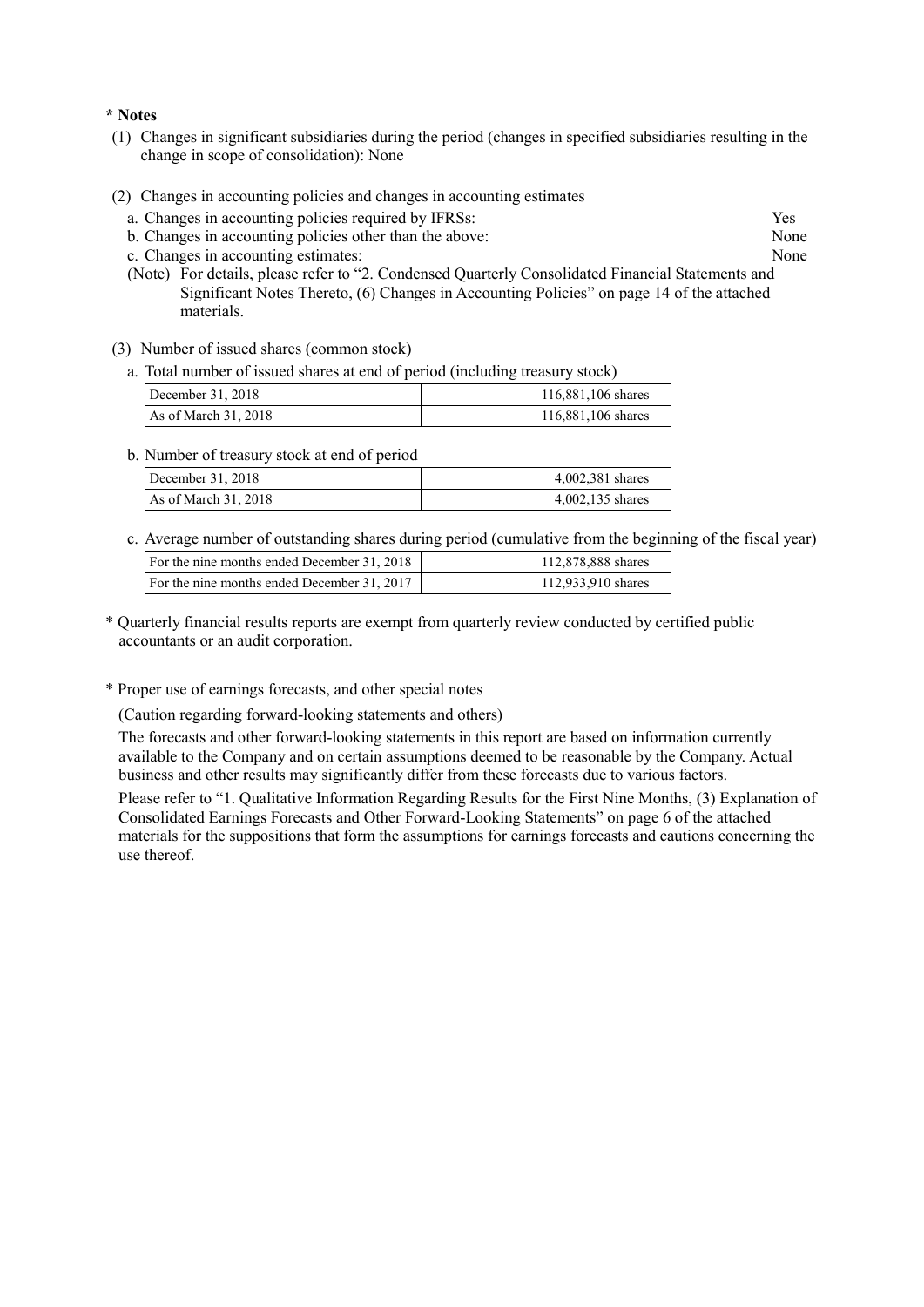**Contents of Attached Materials** 

| (3) Explanation of Consolidated Earnings Forecasts and Other Forward-Looking Statements 6 |  |
|-------------------------------------------------------------------------------------------|--|
| 2. Condensed Quarterly Consolidated Financial Statements and Significant Notes Thereto    |  |
|                                                                                           |  |
|                                                                                           |  |
|                                                                                           |  |
|                                                                                           |  |
| (5) Notes on Uncertainties of Entity's Ability to Continue as Going Concern 14            |  |
|                                                                                           |  |
|                                                                                           |  |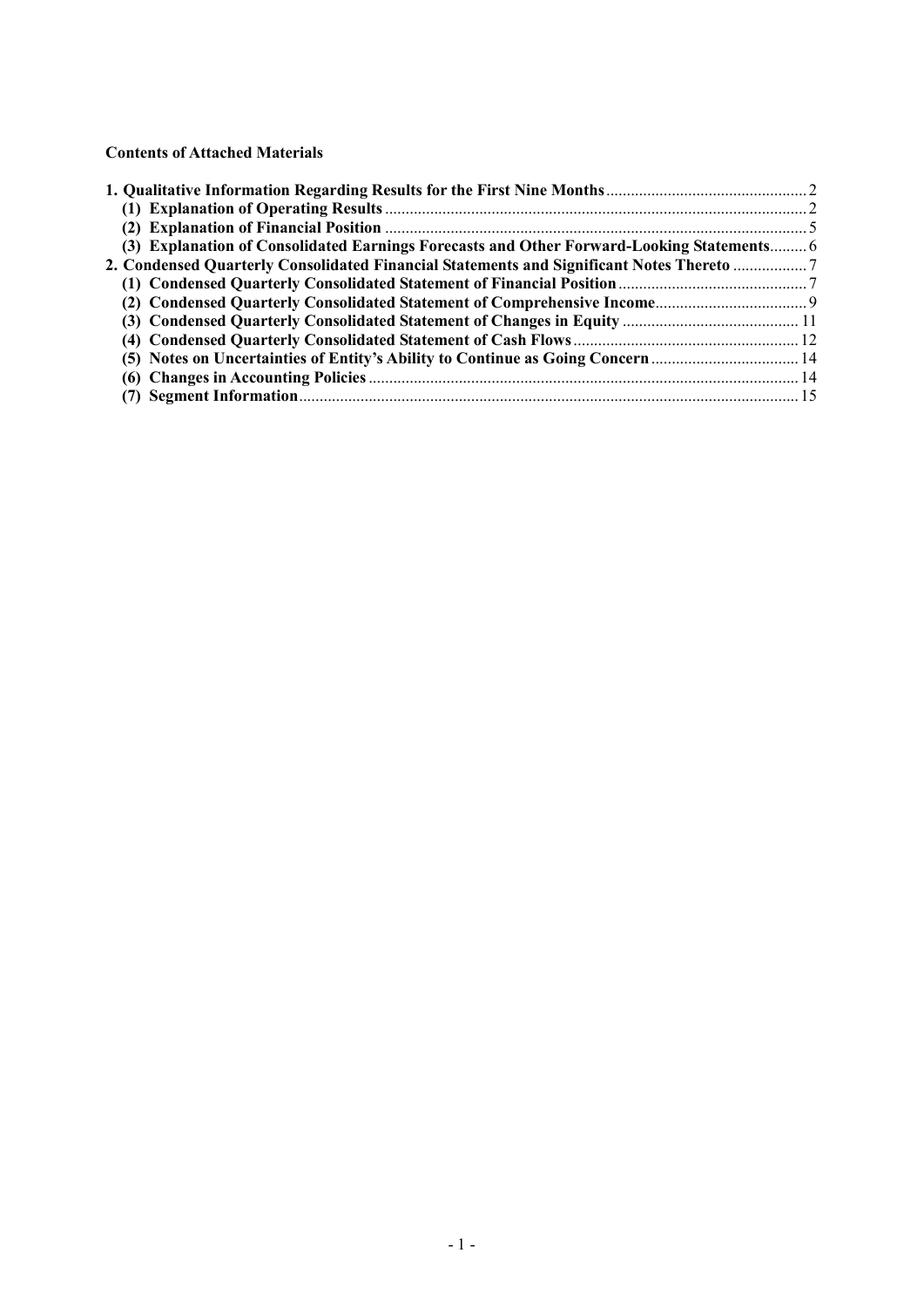# **1. Qualitative Information Regarding Results for the First Nine Months**

# **(1) Explanation of Operating Results**

The Group has adopted IFRS 15 "Revenue from Contracts with Customers" from the first quarter ended June 30, 2018. For the details of the impact of the adoption of IFRS 15, please refer to "2. Condensed Quarterly Consolidated Financial Statements and Significant Notes Thereto, (6) Changes in Accounting Policies."

1) Results of operations

During the nine months ended December 31, 2018, the tone of the Japanese economy was one of moderate recovery, driven by favorable corporate earnings and other factors. However, the outlook for the economy remained uncertain due to risks of a slowdown in the global economy, stemming from such issues as the impact on the global economy of US trade policy trends and uncertainties in overseas economies.

In this environment, the Itochu Enex Group announced its two-year medium-term business plan "Moving 2018 Connecting to the future" in April 2017, and has been advancing its business based on the following basic policies:

 $\leq$  1> "Connecting to future growth" — Reforming the revenue base —

- (1) Optimizing resources
- (2) Improving profitability
- (3) Developing the customer base

<2> "Connecting people and functions of the Group" — Reforming the organizational base —

- (1) Reinforcing organizational strength
- (2) Nurturing autonomous human resources
- (3) Promoting ENEX EARLY BIRD, a Plan to Transform Our Approach to Work

The operating results for the nine months ended December 31, 2018 are as follows.

Revenue was ¥750,618 million (up 38.0% year on year), due mainly to the impact on price resulting from the increase in prices of domestic petroleum products.

Profit from operating activities was ¥13,267 million (down 7.2% year on year). This was due mainly to higher profit in the petroleum product sales field and the petroleum product trading field of the Life & Industrial Energy Division, while profit fell in the electricity sales field of the Power & Utility Division, in addition to which the loss from tangible assets, intangible assets and goodwill, and other – net profit both deteriorated.

Net profit attributable to Itochu Enex's shareholders was ¥7,812 million (down 15.8% year on year), due mainly to the reaction to the profits recognized in the corresponding period of the previous fiscal year related to the reorganization and integration with the Osaka Gas Group, despite an increase in earnings of associates accounted for by the equity method in the Home-Life Business.

2) Results of operations by segment

Results of operations by segment are as follows. Following the reorganization of the Group carried out in April 2018, the reportable segments have changed.

As part of the reorganization, the Life & Industrial Energy Division was newly established by integrating the former Life Energy & Logistics Division and the Industrial Energy & Logistics Division. In addition, we newly established the Mobility Life Department.

In line with this, the classification of reportable segments has been changed from the previous Home-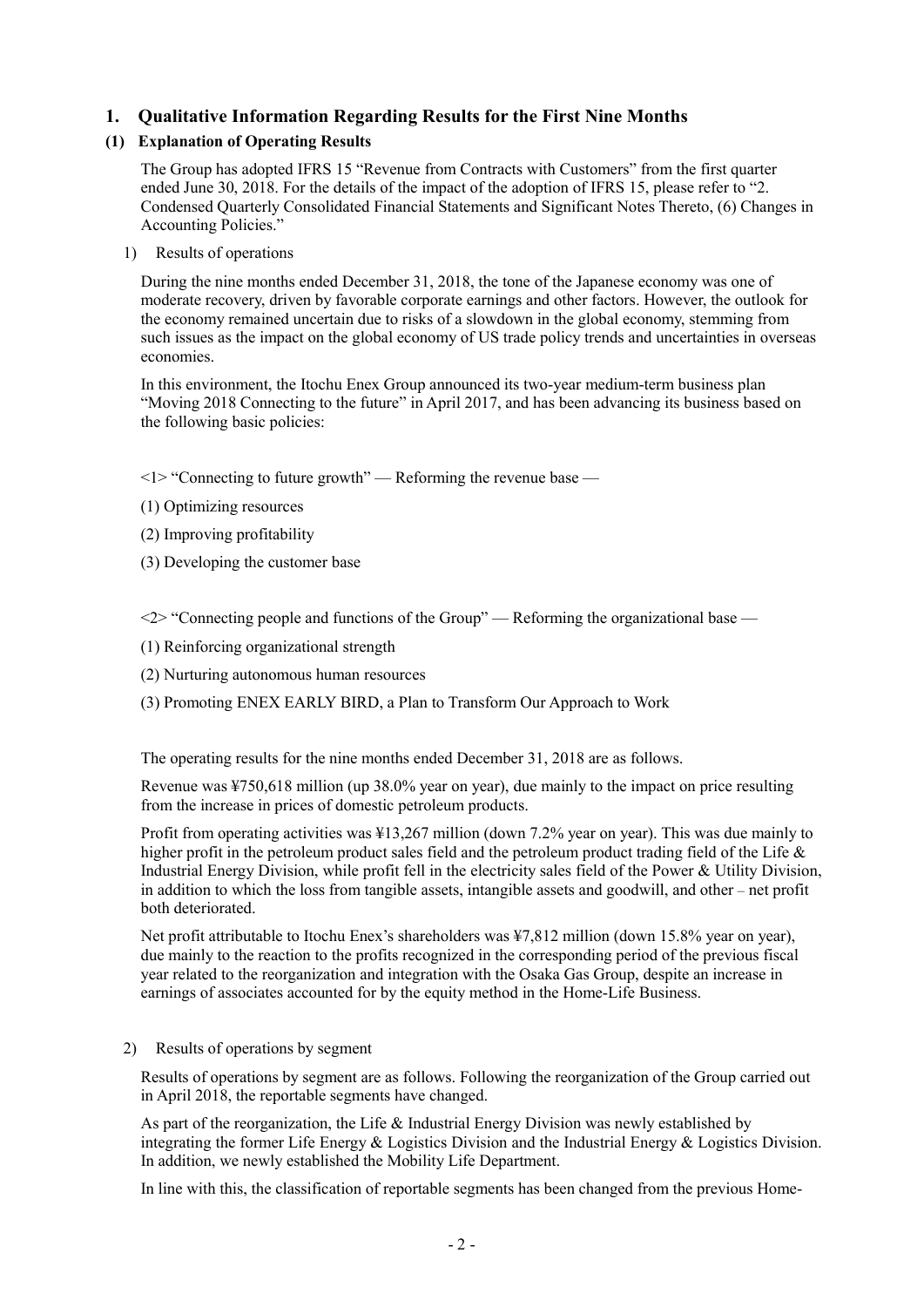Life Division, Power & Utility Division, Life Energy & Logistics Division and Industrial Energy & Logistics Division to the Home-Life Division, Life & Industrial Energy Division, Power & Utility Division and Mobility Life Department from the first quarter ended June 30, 2018.

For that reason, the year-on-year comparisons have been recalculated based on the reportable segments as they exist after the reorganization.

#### **Home-Life Division**

In the Home-Life Division during the nine months ended December 31, 2018, the number of customers under direct LP gas supply contracts increased by around 6,000 to approximately 552,000. Due to the impact of natural disasters and the warm winter, sales volumes fell year on year, despite which we were able to secure a certain level of profitability.

Regarding sales of electricity for households, the division promoted the expansion of the customer base by focusing mainly on sales of combined LP gas and electricity supply packages. As a result, the number of supply contracts increased by around 22,000 for a total of approximately 76,000.

In peripheral areas other than LP gas, the solid order flows received in the industrial gas sales business and the container inspection business led to robust revenue.

In overseas businesses, we are continuing to use the know-how developed in Japan at our industrial gas sales business in Indonesia (PT. ITC ENEX INDONESIA) and at our LP gas sales business in the Philippines (Isla Petroleum  $\&$  Gas Corporation) and going forward, we will continue to expand these businesses.

As a result of these activities, the operating results for the nine months ended December 31, 2018 are as follows.

Revenue was ¥66,521 million (down 6.5% year on year), due mainly to the transition of three subsidiaries in the Tokyo, Nagoya and Osaka areas to associates accounted for by the equity method in conjunction with the reorganization and integration with the Osaka Gas Group in October 2017.

Profit from operating activities was ¥2,050 million (up 36.0% year on year), due mainly to the division's success in securing a certain level of profitability, despite the effects of reorganization and integration.

Net profit attributable to Itochu Enex's shareholders was ¥1,268 million (down 40.7% year on year), due mainly to the reaction to the profits recognized in the corresponding period of the previous fiscal year related to the reorganization and integration, despite an increase in earnings of associates accounted for by the equity method.

### **Life & Industrial Energy Division**

During the nine months ended December 31, 2018, the Life & Industrial Energy Division worked to maintain and expand its sales base in each business and geographical area, and succeeded in recording a year-on-year increase in revenue despite an environment characterized by structural downturn in demand for oil, and by industry reorganizations, such as polarization among wholesalers.

The division is developing its business with the goal of even closer involvement in the lives of local communities and local industries, and is striving to further enhance the functionality and to create value of each of its businesses.

In the Group's Car-Life Stations  $(CS)^*$ <sup>1</sup> business, which has a high level of engagement with people in local communities, we will use dealerships and group companies' CS outlets not only for our original energy supply services, but also to provide other services required by local communities, working with the operators to fulfill our goal of creating locations that provide lifestyle infrastructure to such communities. During the nine months ended December 31, 2018, the total number of Group's CS was 1,768. This net decrease of 44 from the end of the previous fiscal period was largely caused by withdrawals from unprofitable CS. In addition, the number of dealerships that have introduced the Carlife Stadium car rentals system being deployed by the Group has now reached 401, a net increase of 31 over the end of the previous fiscal period.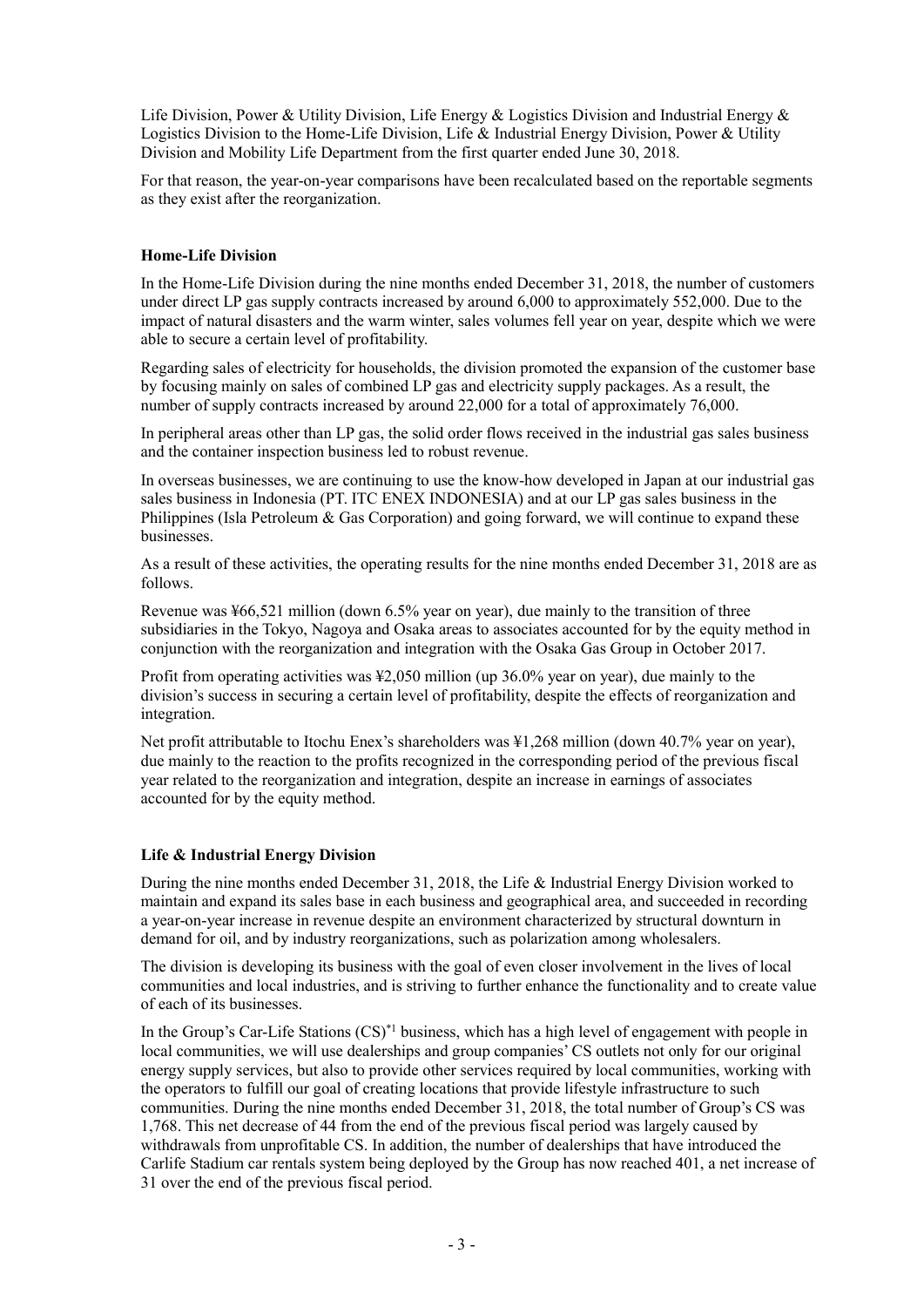In the business related to local industries, we have taken a comprehensive approach to promoting AdBlue\*2, the business user electricity supply business, and other diverse products and services, in addition to existing businesses.

In terms of initiatives in the environmental-related business, we are moving forward with activities that lead to reductions in the burden on the environment, such as a slop and oil recycling business in which waste oil recovered from ships is recycled and sold, and the fly ash business, which recycles and sells coal ash discharged from the Company's thermal power plants.

As a result of these activities, the operating results for the nine months ended December 31, 2018 are as follows.

Revenue was ¥535,671 million (up 54.1% year on year), due mainly to the impact on price resulting from the increase in prices of domestic petroleum products.

Profit from operating activities was ¥6,920 million (up 16.8% year on year), due mainly to the effect of improvements in retail market conditions, and the reaction to one-off losses recognized in the corresponding period of the previous fiscal year.

Net profit attributable to Itochu Enex's shareholders was ¥4,705 million (up 18.7% year on year), due mainly to the impact on profit from operating activities described above.

- \*1 Car-Life Stations: Car-Life Stations are service stations offering multiple services provided by the Company.
- \*2 AdBlue is a high-grade urea solution used in SCR systems, which detoxifies nitrogen compounds (NOx) contained in exhaust gases of diesel vehicles.

#### **Power & Utility Division**

In the Power & Utility Division during the nine months ended December 31, 2018, the electricity sales field of the electric power business, recorded growth in sales to both business users and households, resulting in year-on-year growth in retail electricity sales volumes. However, the steep rise in wholesale power market prices in the Hokkaido area and intensified price competition led to a significant decline in profit over the corresponding period of the previous fiscal year. In this field, ENEX LIFE SERVICE CO., LTD., a subsidiary, will lead efforts to form alliances with companies that have strong customer bases in certain areas and with companies in other industries, and investigate new value proposals by developing electricity sales, with some additional value-added component, to households and small companies, while at the same time shifting away from electricity sales to large companies, which is an area in which price competition has been intensifying.

In the power generation field, total power generation increased from the corresponding period of the previous fiscal year due to the start of operations at a new thermal power plant in October 2017, but a the steep rise in the cost of fuel, etc. led to a decline in profit year on year. In this field, our goal is to ensure stable supplies of electricity, while reducing environmental impacts, enhancing our portfolio of power sources and investing in renewable energy power generation facilities. An example of this is the major program of improvements being carried out at a deteriorating hydroelectric facilities in Niigata Prefecture's Joetsu City, and to raise the efficiency of these facilities.

Moreover, in the heat supply business<sup>\*3</sup>, the average temperature rose due to the effects of fierce heat over the period, leading to increased demand for heat, and resulting in profit increasing over the corresponding period of the previous fiscal year. The division will continue its efforts to develop as a comprehensive energy services business\*4, so as to be able to respond to the increasingly diverse needs of customers in this field.

As a result of these activities, the operating results for the nine months ended December 31, 2018 are as follows.

Revenue was ¥67,785 million (up 30.7% year on year), due mainly to an increase in retail electricity sales volumes.

Profit from operating activities was ¥2,102 million (down 56.5% year on year), due mainly to lower profit in the electric power business resulting from falling profitability in the areas of sales and supply/demand management, and from declining profit from interconnected power line management.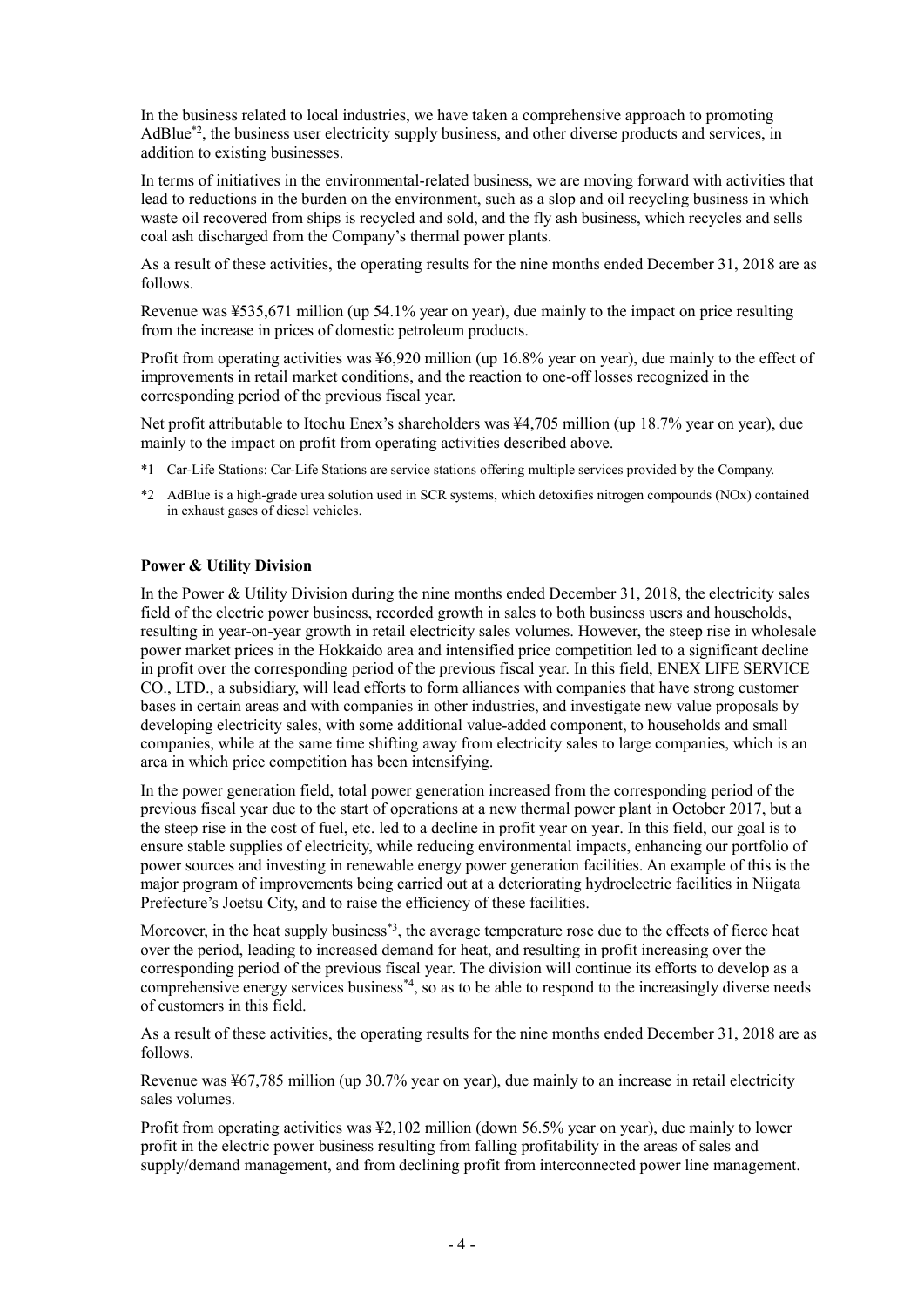Net profit attributable to Itochu Enex's shareholders was ¥1,000 million (down 59.9% year on year), due mainly to the impact on profit from operating activities described above.

- \*3 Heat supply business: The heat supply business supplies cold and hot water for air conditioning to multiple office buildings and other buildings from a heat source plant using pipes.
- \*4 Energy services business: The energy services business owns electric and heat source facilities, etc. and supplies cold and hot air-conditioning water, hot water for hot-water supply, steam and others on behalf of customers in the use of energy.

#### **Mobility Life Department**

In the Mobility Life Department during the nine months ended December 31, 2018, the car dealer business was brisk.

In the car dealer business, OSAKA CAR LIFE GROUP CO., LTD., a subsidiary, enjoyed strong unit sales of new cars, such as Note and Serena because of its sales efforts, despite damage caused by typhoons. The "Nissan Osaka Sales e-Denki" initiative, implemented as part of our efforts to strengthen the customer base, has also been successful.

The biodiesel business in the US has begun full-scale production, and the local plant has succeeded in improving the pretreatment of raw materials, leading to stable operating rates and an upward trend in production volume.

As a result of these activities, the operating results for the nine months ended December 31, 2018 are as follows.

Revenue was ¥80,641 million (up 9.6% year on year), due mainly to the strong performance of the car dealer business.

Profit from operating activities was ¥1,434 million (up 40.0% year on year), due mainly to higher profit in the car dealer business resulting from solid sales of highly profitable vehicle models.

Net profit attributable to Itochu Enex's shareholders was ¥315 million (up 435.1% year on year), due mainly to an increase in profit in the car dealer business.

#### **(2) Explanation of Financial Position**

#### **Assets, liabilities and equity**

Total assets amounted to ¥375,809 million as of December 31, 2018, a decrease of ¥6,812 million from March 31, 2018. This decrease mainly reflected decreases in trade receivables of ¥4,617 million and other current financial assets of ¥4,193 million. Total liabilities amounted to ¥235,159 million, a decrease of ¥10,396 million from March 31, 2018, mainly due to decreases in income taxes payable of ¥2,717 million and advances from customers of ¥2,530 million. Total equity totaled ¥140,650 million, an increase of ¥3,584 million from March 31, 2018, due to factors including an increase of ¥7,812 million from net profit attributable to Itochu Enex's shareholders and a decrease of ¥5,430 million by payment of cash dividends.

#### **Cash flows**

Cash and cash equivalents (net cash) totaled ¥21,286 million as of December 31, 2018, down ¥1,287 million from March 31, 2018.

#### *Cash flows from operating activities*

Operating activities provided net cash of ¥9,715 million. Major items included profit before tax of ¥13,566 million, depreciation and amortization of ¥7,522 million, an increase in inventories of ¥2,188 million and income taxes paid of ¥5,993 million. Net cash provided decreased ¥9,461 million year on year.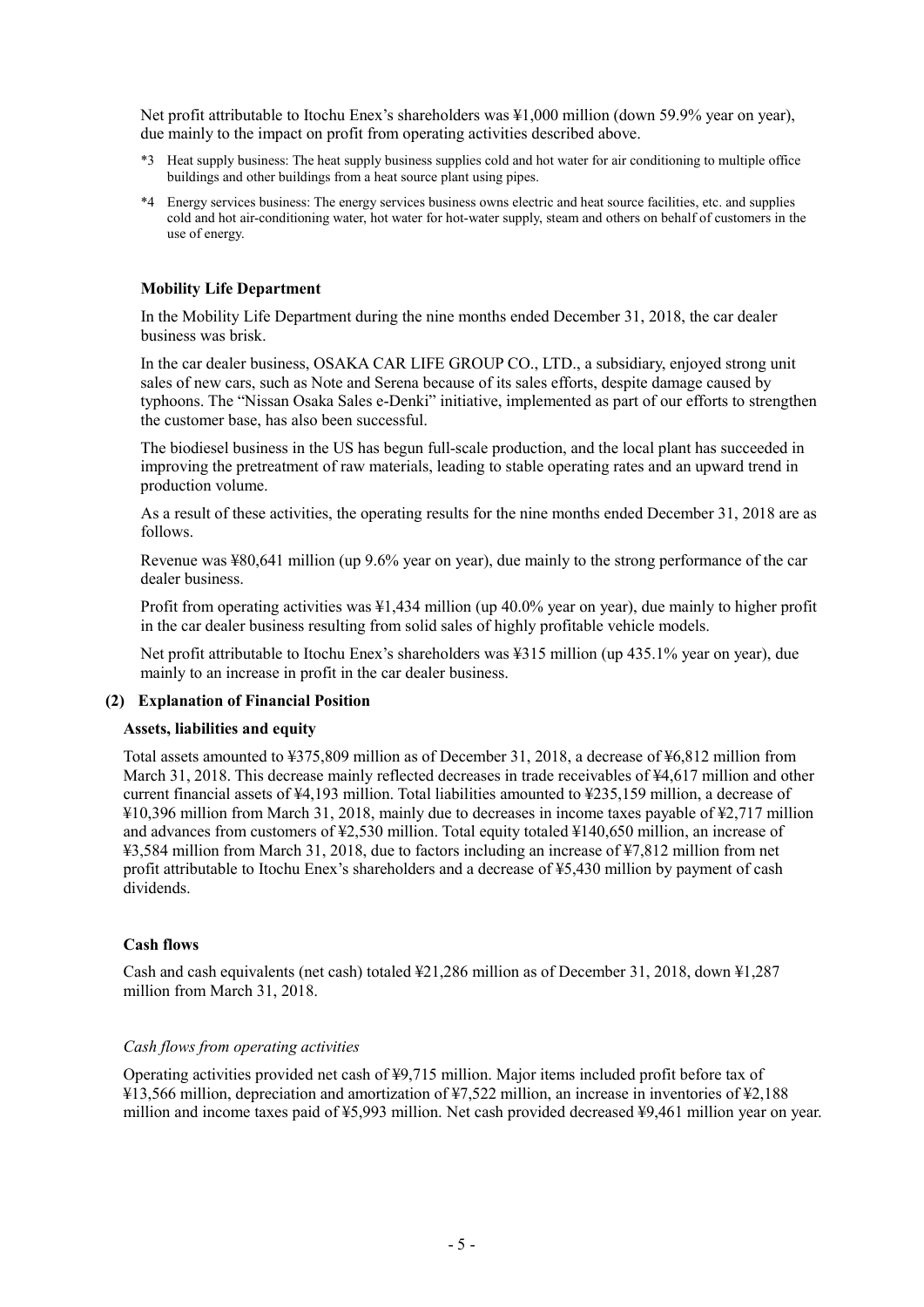## *Cash flows from investing activities*

Investing activities used net cash of ¥3,490 million. Major items included payments for purchase of property, plant and equipment and investment property, etc. of ¥7,595 million, mainly in Power & Utility Division, and a decrease in deposits paid of ¥5,000 million. Net cash used decreased ¥6,016 million year on year.

#### *Cash flows from financing activities*

Financing activities used net cash of ¥7,522 million. Major items included expenditures due to a decrease in interest-bearing debt of ¥1,939 million and expenses as payment of cash dividends of ¥5,430 million. Net cash used increased ¥555 million year on year.

### **(3) Explanation of Consolidated Earnings Forecasts and Other Forward-Looking Statements**

Although operating performance could be affected by various factors, including crude oil prices, market conditions, changes in the weather, and the Japanese government's energy policy, we have not revised our full-year consolidated earnings forecasts announced on April 27, 2018.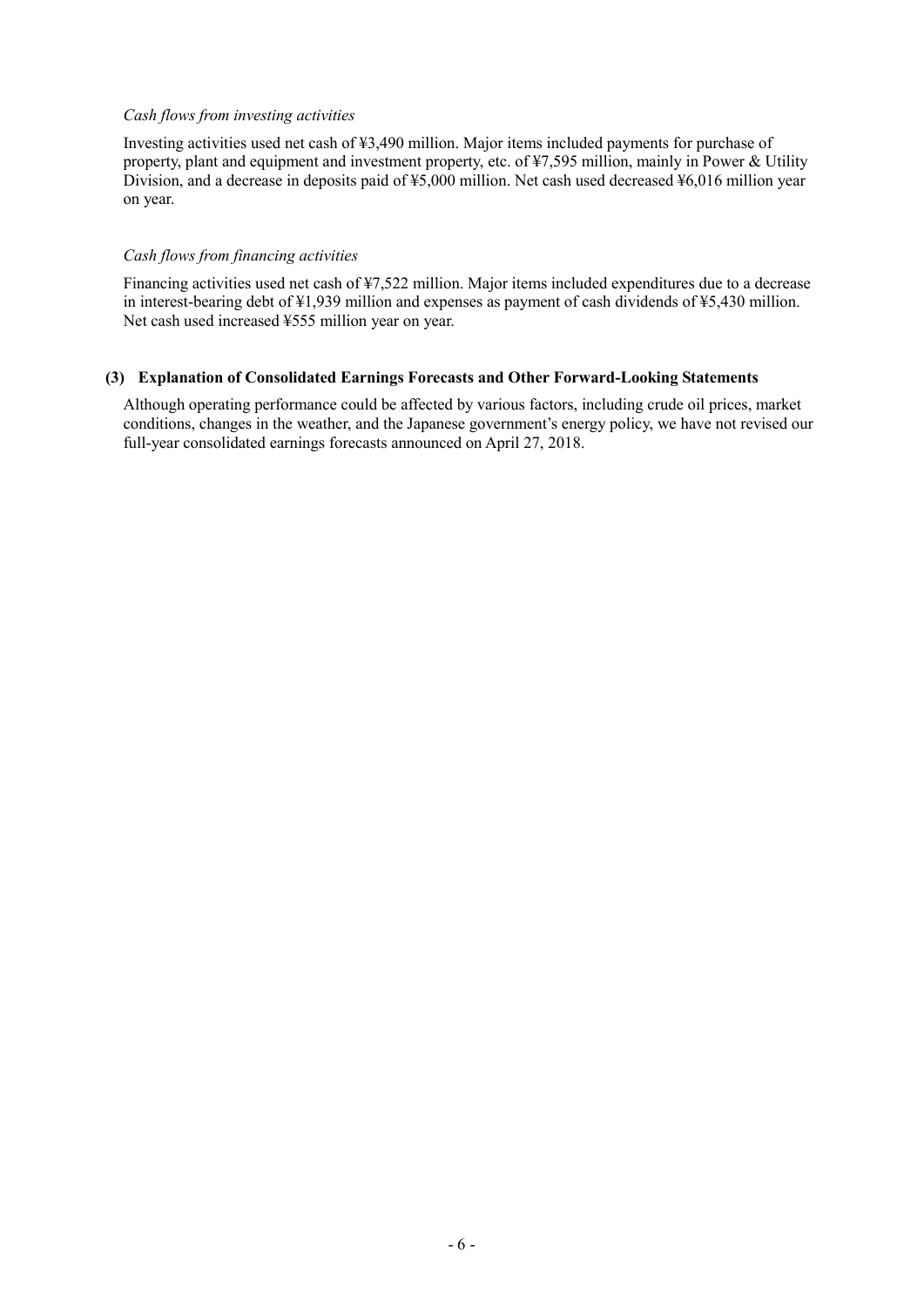# **2. Condensed Quarterly Consolidated Financial Statements and Significant Notes Thereto**

|                                                     |                | (Millions of yen) |
|-----------------------------------------------------|----------------|-------------------|
|                                                     | As of          | As of             |
|                                                     | March 31, 2018 | December 31, 2018 |
| <b>ASSETS</b>                                       |                |                   |
| Current assets                                      |                |                   |
| Cash and cash equivalents                           | 22,573         | 21,286            |
| Trade receivables                                   | 119,541        | 114,924           |
| Other current financial assets                      | 38,860         | 34,667            |
| Inventories                                         | 28,380         | 30,574            |
| Trade advances paid                                 | 1,690          | 277               |
| Other current assets                                | 1,725          | 3,409             |
| Total current assets                                | 212,769        | 205,137           |
| Non-current assets                                  |                |                   |
| Investments accounted for by the equity method      | 26,145         | 28,925            |
| Other investments                                   | 3,406          | 3,391             |
| Non-current financial assets other than investments | 11,400         | 10,589            |
| Property, plant and equipment                       | 85,326         | 85,873            |
| Investment property                                 | 10,166         | 9,702             |
| Goodwill                                            | 692            | 692               |
| Intangible assets                                   | 20,798         | 20,283            |
| Deferred tax assets                                 | 10,502         | 9,675             |
| Other non-current assets                            | 1,417          | 1,542             |
| Total non-current assets                            | 169,852        | 170,672           |
| Total assets                                        | 382,621        | 375,809           |

# **(1) Condensed Quarterly Consolidated Statement of Financial Position**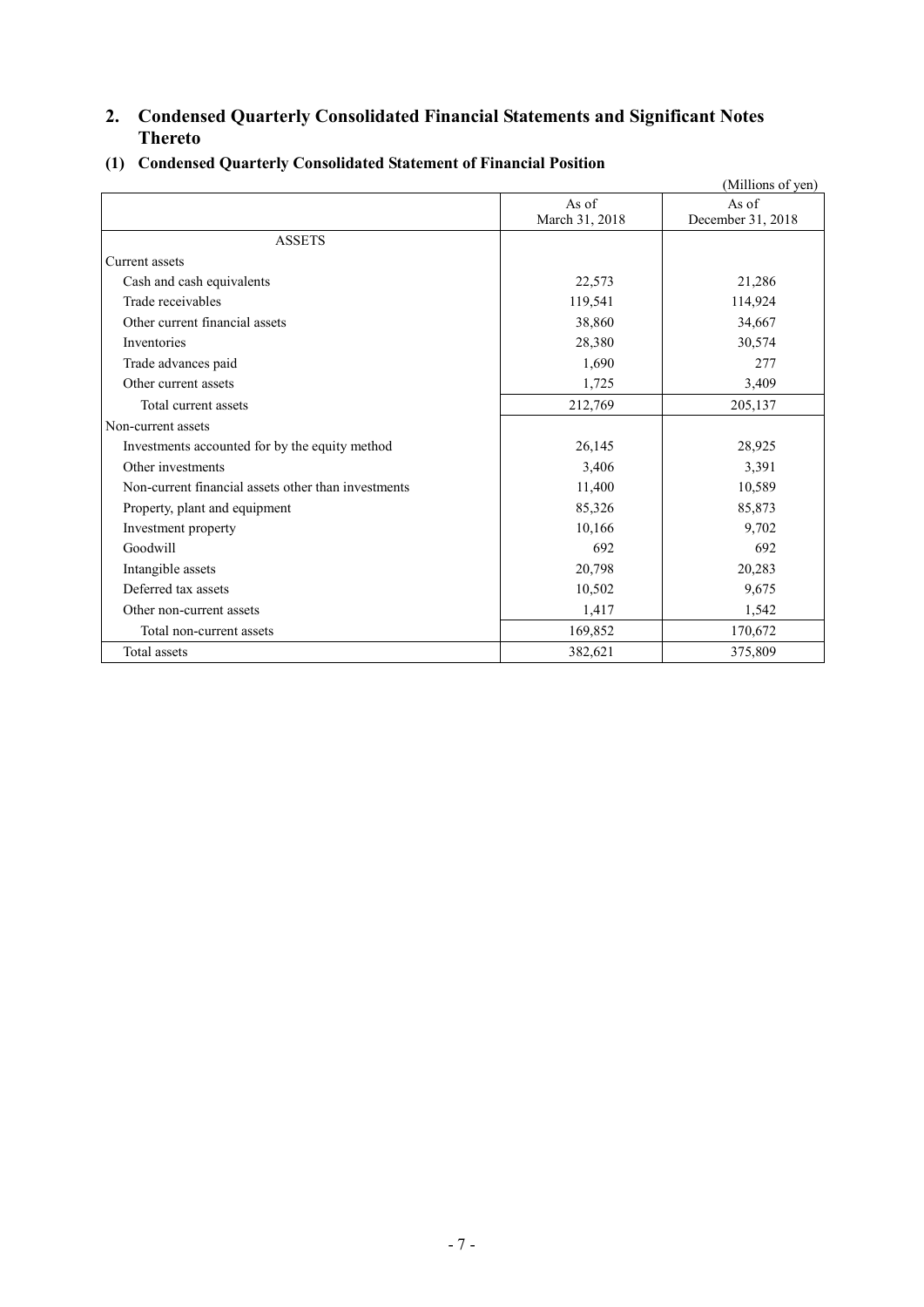|                                               |                         | (Millions of yen)          |
|-----------------------------------------------|-------------------------|----------------------------|
|                                               | As of<br>March 31, 2018 | As of<br>December 31, 2018 |
| <b>LIABILITIES AND EQUITY</b>                 |                         |                            |
| Current liabilities                           |                         |                            |
| Short-term bonds and borrowings               | 12,432                  | 18,312                     |
| Trade payables                                | 127,445                 | 126,987                    |
| Other current financial liabilities           | 8,539                   | 8,669                      |
| Income taxes payable                          | 3,650                   | 933                        |
| Advances from customers                       | 10,583                  | 8,053                      |
| Other current liabilities                     | 12,280                  | 7,626                      |
| Total current liabilities                     | 174,929                 | 170,580                    |
| Non-current liabilities                       |                         |                            |
| Non-current bonds and borrowings              | 30,273                  | 23,808                     |
| Other non-current financial liabilities       | 23,335                  | 23,032                     |
| Non-current liabilities for employee benefits | 9,820                   | 10,086                     |
| Deferred tax liabilities                      | 2,185                   | 2,831                      |
| Provisions                                    | 4,757                   | 4,659                      |
| Other non-current liabilities                 | 256                     | 163                        |
| Total non-current liabilities                 | 70,626                  | 64,579                     |
| <b>Total liabilities</b>                      | 245,555                 | 235,159                    |
| Equity                                        |                         |                            |
| Common stock                                  | 19,878                  | 19,878                     |
| Capital surplus                               | 18,892                  | 18,917                     |
| Retained earnings                             | 80,352                  | 83,195                     |
| Other components of equity                    | (1, 145)                | (1,308)                    |
| Treasury stock                                | (1, 873)                | (1,873)                    |
| Total shareholders' equity                    | 116,104                 | 118,809                    |
| Non-controlling interests                     | 20,962                  | 21,841                     |
| Total equity                                  | 137,066                 | 140,650                    |
| Total liabilities and equity                  | 382,621                 | 375,809                    |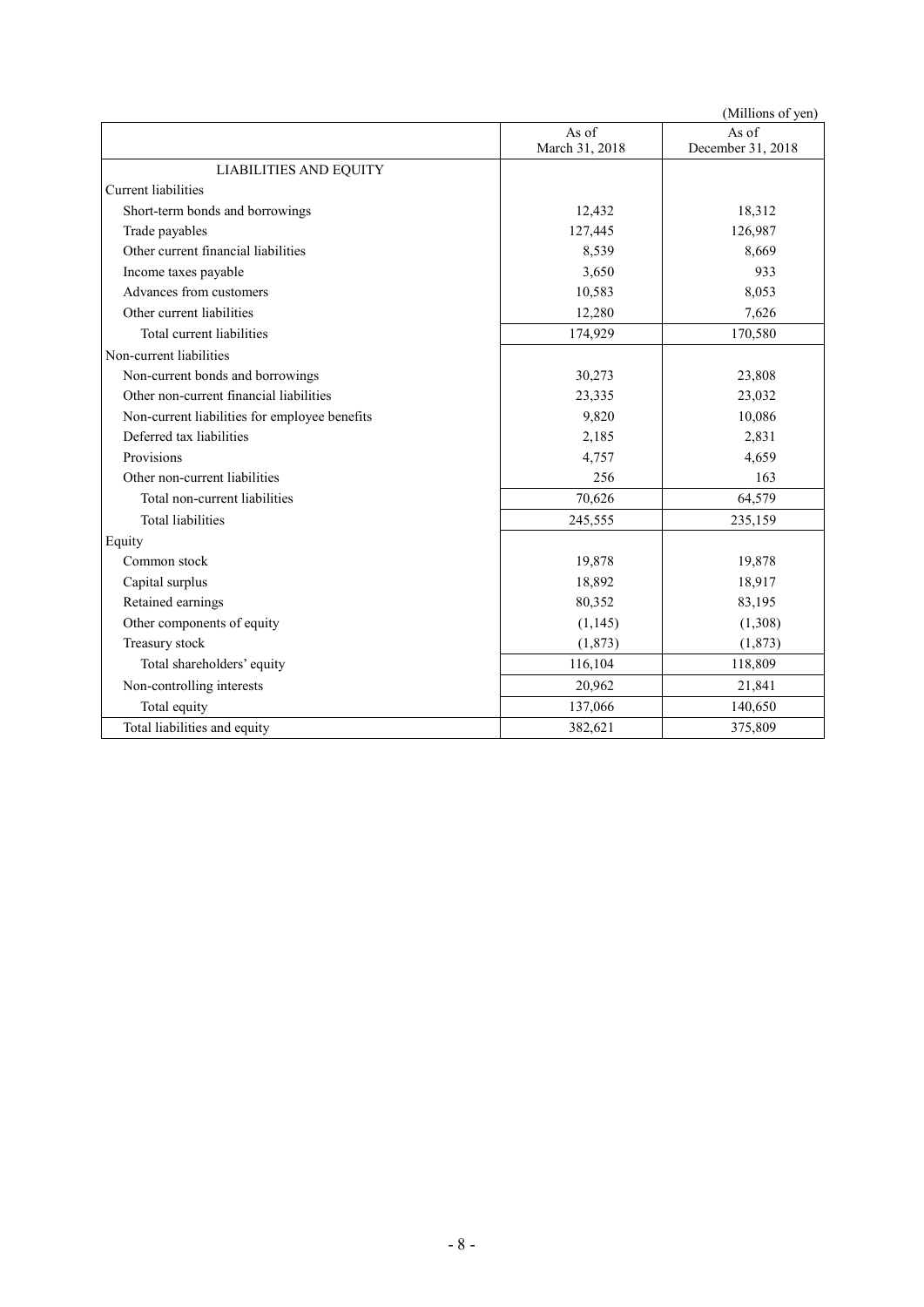# **(2) Condensed Quarterly Consolidated Statement of Comprehensive Income**

|                                                                             |                                        | (Millions of yen)                      |
|-----------------------------------------------------------------------------|----------------------------------------|----------------------------------------|
|                                                                             | Nine months ended<br>December 31, 2017 | Nine months ended<br>December 31, 2018 |
| Revenue                                                                     | 544,109                                | 750,618                                |
| Cost of sales                                                               | (478, 958)                             | (688, 451)                             |
| Gross profit                                                                | 65,151                                 | 62,167                                 |
| Other income and expense                                                    |                                        |                                        |
| Selling, general and administrative expenses                                | (51, 972)                              | (49,059)                               |
| Loss from tangible assets, intangible assets and goodwill                   | (20)                                   | (331)                                  |
| Other $-$ net                                                               | 1,140                                  | 490                                    |
| Total other income and expense                                              | (50, 852)                              | (48,900)                               |
| Profit from operating activities                                            | 14,299                                 | 13,267                                 |
| Financial income and costs                                                  |                                        |                                        |
| Interest income                                                             | 31                                     | 43                                     |
| Dividends received                                                          | 293                                    | 64                                     |
| Interest expense                                                            | (688)                                  | (665)                                  |
| Other financial income and costs – net                                      | (166)                                  | (46)                                   |
| Total financial income and costs                                            | (530)                                  | (604)                                  |
| Share of profit (loss) of investments accounted for by the equity<br>method | (402)                                  | 903                                    |
| Gains on business reorganization and others                                 | 2,326                                  |                                        |
| Profit before tax                                                           | 15,693                                 | 13,566                                 |
| Income tax expense                                                          | (4,764)                                | (4,166)                                |
| Net profit                                                                  | 10,929                                 | 9,400                                  |
| Net profit attributable to:                                                 |                                        |                                        |
| Net profit attributable to Itochu Enex's shareholders                       | 9,278                                  | 7,812                                  |
| Net profit attributable to non-controlling interests                        | 1,651                                  | 1,588                                  |
| Total                                                                       | 10,929                                 | 9,400                                  |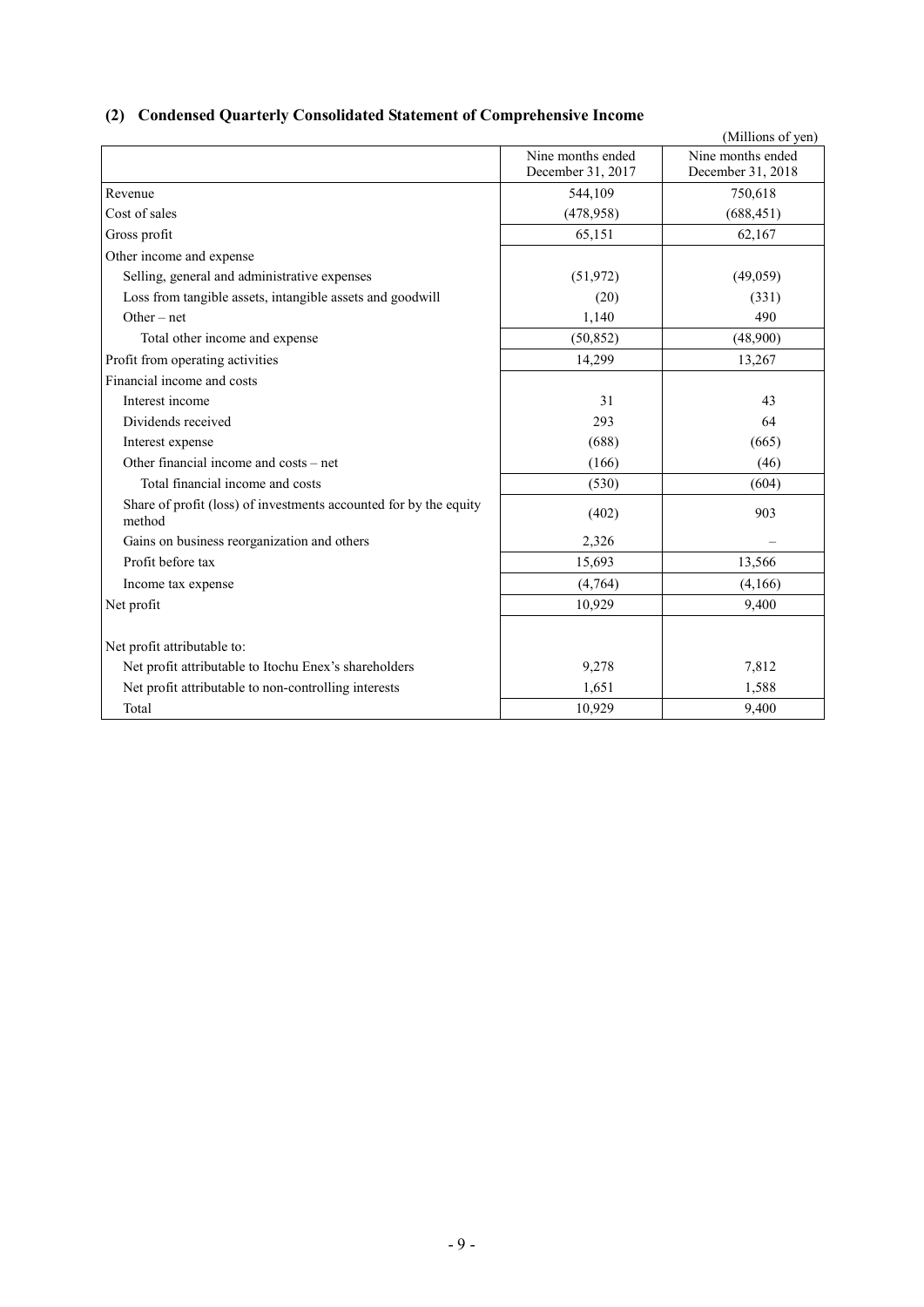|                                                                                 |                                        | (Millions of yen)                      |
|---------------------------------------------------------------------------------|----------------------------------------|----------------------------------------|
|                                                                                 | Nine months ended<br>December 31, 2017 | Nine months ended<br>December 31, 2018 |
| Other comprehensive income, net of tax effect                                   |                                        |                                        |
| Items that will not be reclassified to profit or loss                           |                                        |                                        |
| <b>FVTOCI</b> financial assets                                                  | 1,121                                  | (25)                                   |
| Other comprehensive income of investments accounted for by the<br>equity method | 23                                     | (58)                                   |
| Items that may be reclassified to profit or loss                                |                                        |                                        |
| Exchange differences on translating foreign operations                          | (18)                                   | (8)                                    |
| Cash flow hedges                                                                | 40                                     | 15                                     |
| Other comprehensive income of investments accounted for by the<br>equity method | (326)                                  | (86)                                   |
| Total other comprehensive income, net of tax effect                             | 840                                    | (162)                                  |
| Comprehensive income                                                            | 11,769                                 | 9,238                                  |
| Comprehensive income attributable to:                                           |                                        |                                        |
| Comprehensive income attributable to Itochu Enex's shareholders                 | 10,119                                 | 7,651                                  |
| Comprehensive income attributable to non-controlling interests                  | 1,650                                  | 1,587                                  |
| Total                                                                           | 11,769                                 | 9,238                                  |
|                                                                                 |                                        | (Yen)                                  |
| Earnings per share attributable to Itochu Enex's shareholders                   |                                        |                                        |

| $\sim$ $\sim$<br>Basic | 82.15                    | 69.21                           |
|------------------------|--------------------------|---------------------------------|
| <b>Diluted</b>         | $\overline{\phantom{0}}$ | $\hspace{0.1mm}-\hspace{0.1mm}$ |
|                        |                          |                                 |

|                                    |          | <br>$\eta$<br>NЛ<br>110n<br>vui. |
|------------------------------------|----------|----------------------------------|
| Total trading<br>transact<br>tions | 044<br>. | 022<br>רו<br>044                 |

(Note) Total trading transactions are presented in accordance with the Japanese accounting practices. This item is voluntarily disclosed by the Company for investors' convenience and is not required to be disclosed under International Financial Reporting Standards ("IFRSs").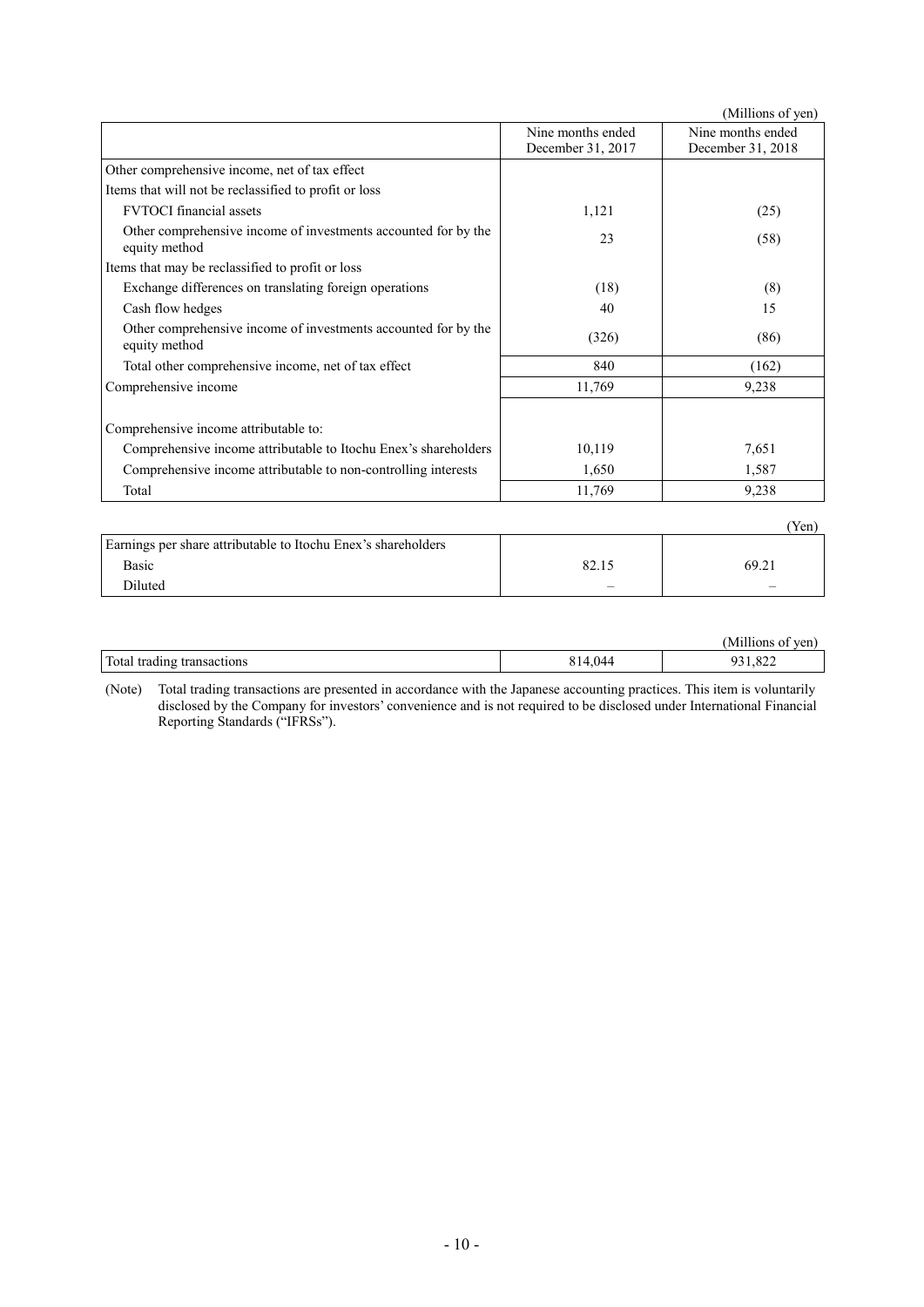# **(3) Condensed Quarterly Consolidated Statement of Changes in Equity**

|                                                                                  |                   | (Millions of yen) |
|----------------------------------------------------------------------------------|-------------------|-------------------|
|                                                                                  | Nine months ended | Nine months ended |
|                                                                                  | December 31, 2017 | December 31, 2018 |
| Equity                                                                           |                   |                   |
| Common stock                                                                     |                   |                   |
| Balance at the beginning of the period                                           | 19,878            | 19,878            |
| Balance at the end of the period                                                 | 19,878            | 19,878            |
| Capital surplus                                                                  |                   |                   |
| Balance at the beginning of the period                                           | 18,740            | 18,892            |
| Acquisition of subsidiary shares from non-controlling interests<br>and others    | 190               | 22                |
| Share-based payments                                                             |                   | 3                 |
| Balance at the end of the period                                                 | 18,930            | 18,917            |
| Retained earnings                                                                |                   |                   |
| Balance at the beginning of the period                                           | 73,300            | 80,352            |
| Net profit attributable to Itochu Enex's shareholders                            | 9,278             | 7,812             |
| Transfer from other components of equity                                         | (111)             | $\overline{2}$    |
| Cash dividends paid to Itochu Enex's shareholders                                | (3,898)           | (4,971)           |
| Balance at the end of the period                                                 | 78,569            | 83,195            |
| Other components of equity                                                       |                   |                   |
| Balance at the beginning of the period                                           | (1,655)           | (1,145)           |
| Other comprehensive income attributable to Itochu Enex's<br>shareholders         | 840               | (162)             |
| Transfer to retained earnings                                                    | 111               | (2)               |
| Balance at the end of the period                                                 | (704)             | (1,308)           |
| Treasury stock                                                                   |                   |                   |
| Balance at the beginning of the period                                           | (1,752)           | (1,873)           |
| Purchase and disposal of treasury stock                                          | (121)             | (0)               |
| Balance at the end of the period                                                 | (1,873)           | (1, 873)          |
| Total shareholders' equity                                                       | 114,800           | 118,809           |
| Non-controlling interests                                                        |                   |                   |
| Balance at the beginning of the period                                           | 18,966            | 20,962            |
| Net profit attributable to non-controlling interests                             | 1,651             | 1,588             |
| Other comprehensive income attributable to non-controlling<br>interests          | (1)               | (1)               |
| Cash dividends paid to non-controlling interests                                 | (615)             | (459)             |
| Changes due to additional acquisitions and sales of interests in<br>subsidiaries | 186               | (249)             |
| Balance at the end of the period                                                 | 20,187            | 21,841            |
| Total equity                                                                     | 134,987           | 140,650           |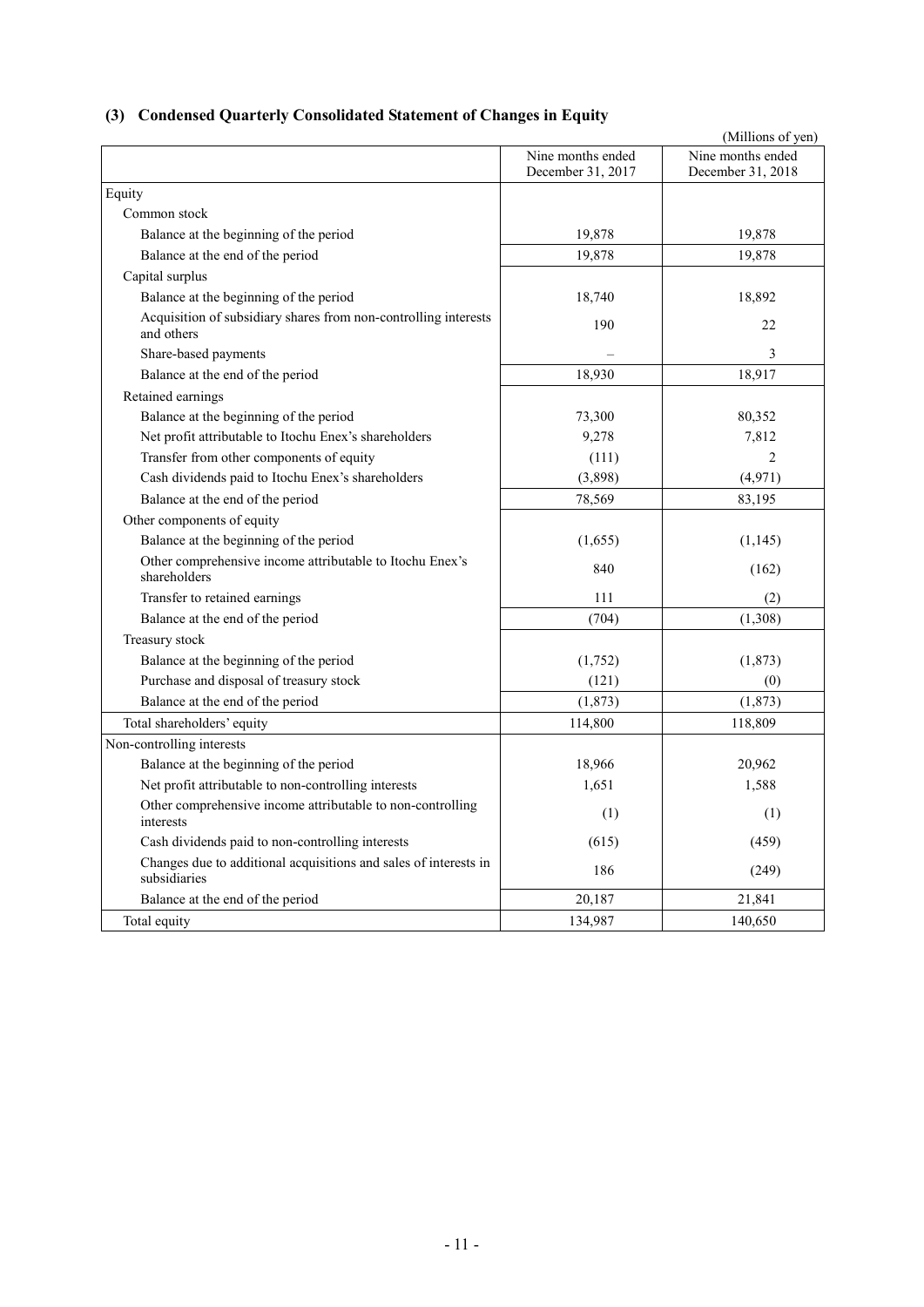# **(4) Condensed Quarterly Consolidated Statement of Cash Flows**

|                                                                                   |                                        | (Millions of yen)                      |
|-----------------------------------------------------------------------------------|----------------------------------------|----------------------------------------|
|                                                                                   | Nine months ended<br>December 31, 2017 | Nine months ended<br>December 31, 2018 |
| Cash flows from operating activities                                              |                                        |                                        |
| Profit before tax                                                                 | 15,693                                 | 13,566                                 |
| Depreciation and amortization                                                     | 8,311                                  | 7,522                                  |
| Loss from tangible assets, intangible assets and goodwill                         | 20                                     | 331                                    |
| Financial income and costs                                                        | 530                                    | 604                                    |
| Share of loss (profit) of investments accounted for by the equity<br>method       | 402                                    | (903)                                  |
| Gains on business reorganization and others                                       | (2,326)                                |                                        |
| Decrease (increase) in trade receivables                                          | (24,096)                               | 4,790                                  |
| Decrease (increase) in inventories                                                | 1,531                                  | (2,188)                                |
| Increase (decrease) in trade payables                                             | 32,500                                 | (477)                                  |
| Other – net                                                                       | (6,322)                                | (7,386)                                |
| Dividends received                                                                | 642                                    | 405                                    |
| Interest received                                                                 | 11                                     | 40                                     |
| Interest expense                                                                  | (619)                                  | (596)                                  |
| Income taxes paid                                                                 | (7,101)                                | (5,993)                                |
| Net cash flows provided by operating activities                                   | 19,176                                 | 9,715                                  |
| Cash flows from investing activities                                              |                                        |                                        |
| Purchase of investments accounted for by the equity method                        | (2,525)                                | (2,359)                                |
| Purchase of investments                                                           | (246)                                  | (104)                                  |
| Proceeds from sales of investments                                                | 5,411                                  | 46                                     |
| Acquisition of subsidiaries, net of cash acquired                                 | (3,496)                                |                                        |
| Proceeds from acquisition of subsidiaries                                         |                                        | 22                                     |
| Loss of control of subsidiaries                                                   | (598)                                  |                                        |
| Payment for loans receivable                                                      | (291)                                  | (736)                                  |
| Collection of loans receivable                                                    | 5,429                                  | 478                                    |
| Payments for purchase of property, plant and equipment and<br>investment property | (10,016)                               | (7, 595)                               |
| Proceeds from sales of property, plant and equipment and<br>investment property   | 2,483                                  | 730                                    |
| Purchase of intangible assets                                                     | (2,118)                                | (664)                                  |
| Proceeds from sales of intangible assets                                          | 100                                    | 54                                     |
| Decrease (increase) in deposits paid – net                                        | (4,000)                                | 5,000                                  |
| Other $-$ net                                                                     | 361                                    | 1,638                                  |
| Net cash flows used in investing activities                                       | (9,506)                                | (3,490)                                |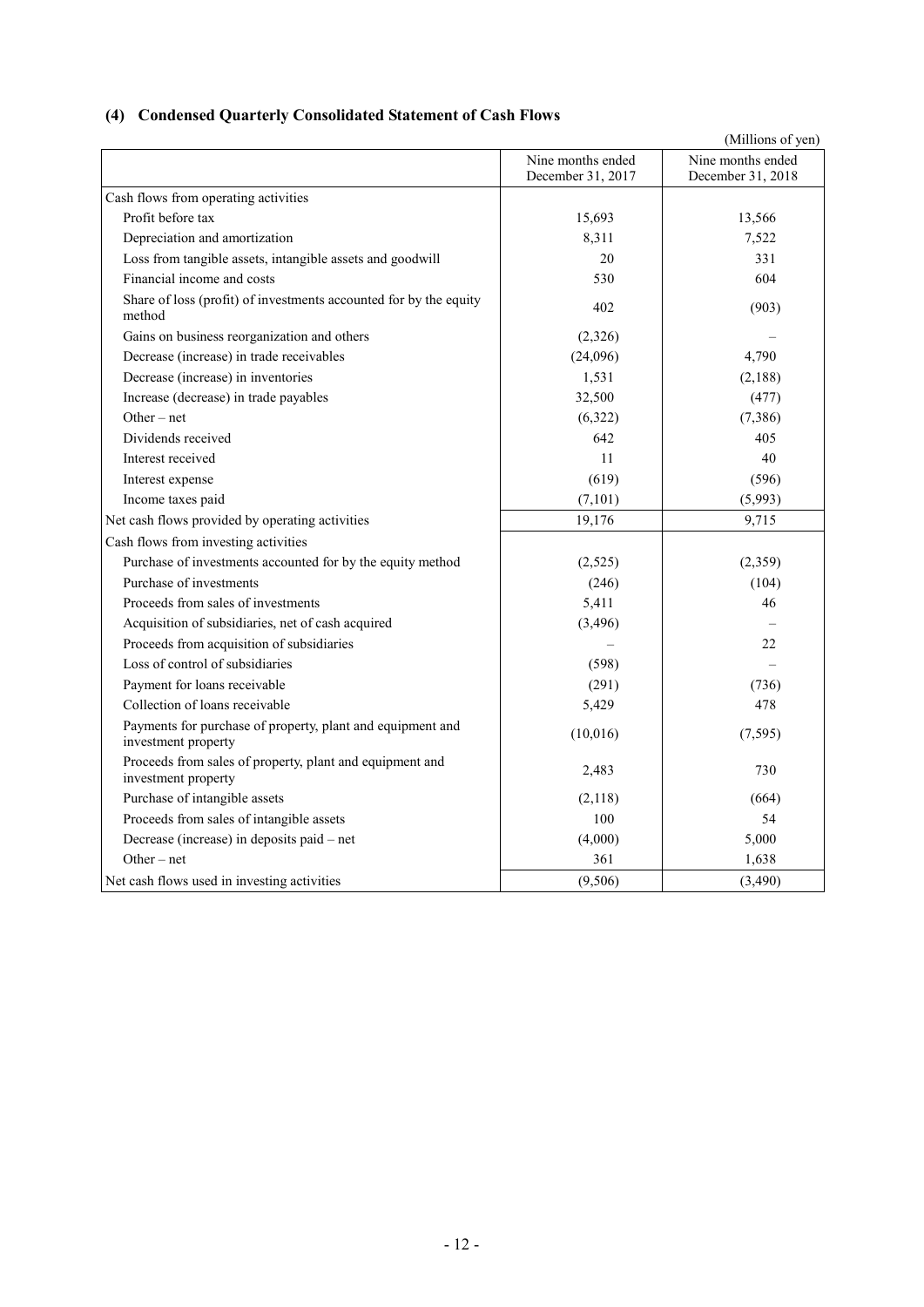(Millions of yen)

|                                                                                                     |                                        | $\mu$                                  |
|-----------------------------------------------------------------------------------------------------|----------------------------------------|----------------------------------------|
|                                                                                                     | Nine months ended<br>December 31, 2017 | Nine months ended<br>December 31, 2018 |
| Cash flows from financing activities                                                                |                                        |                                        |
| Repayments of bonds and borrowings                                                                  | (7,668)                                | (2,769)                                |
| Net increase in short-term borrowings                                                               | 5,335                                  | 830                                    |
| Proceeds from share issuance from non-controlling interests                                         |                                        | 75                                     |
| Payments for additional acquisitions of interests in subsidiaries<br>from non-controlling interests |                                        | (228)                                  |
| Cash dividends paid to Itochu Enex's shareholders                                                   | (3,898)                                | (4,971)                                |
| Cash dividends paid to non-controlling interests                                                    | (615)                                  | (459)                                  |
| Purchase of treasury stock                                                                          | (121)                                  | (0)                                    |
| Net cash flows used in financing activities                                                         | (6,967)                                | (7,522)                                |
| Net increase (decrease) in cash and cash equivalents                                                | 2,703                                  | (1,297)                                |
| Cash and cash equivalents at the beginning of the period                                            | 22,727                                 | 22,573                                 |
| Effect of exchange rate changes on cash and cash equivalents                                        | (5)                                    | 10                                     |
| Cash and cash equivalents at the end of the period                                                  | 25,425                                 | 21,286                                 |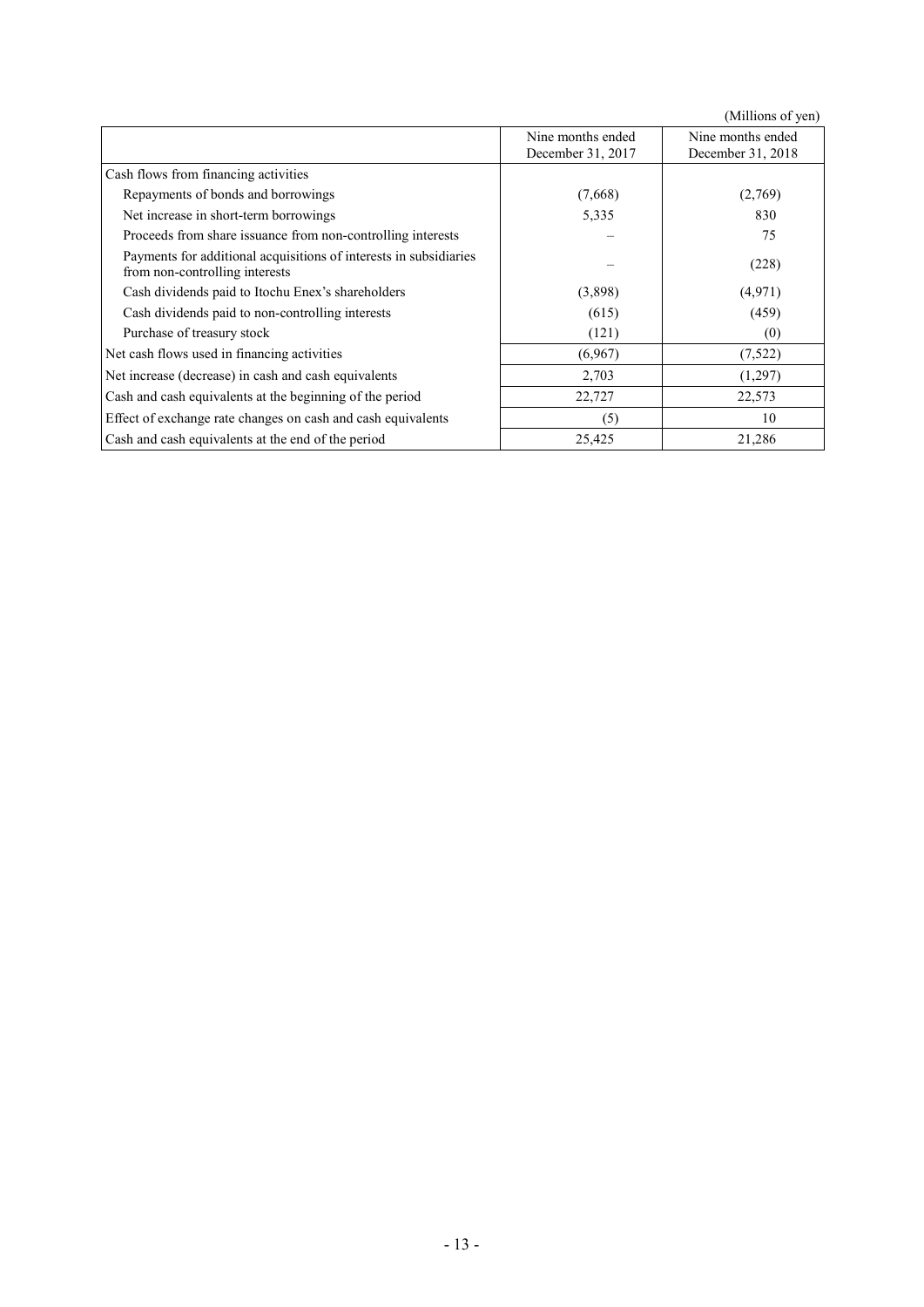## **(5) Notes on Uncertainties of Entity's Ability to Continue as Going Concern**

No items to report.

## **(6) Changes in Accounting Policies**

From the first quarter ended June 30, 2018, the following standards have been applied in accordance with transitional provision.

| Standard                      | Title                                    | Description of new/amended<br>standards or interpretations                                                                                                      |
|-------------------------------|------------------------------------------|-----------------------------------------------------------------------------------------------------------------------------------------------------------------|
| IFRS 9 (revised in July 2014) | <b>Financial Instruments</b>             | Limited amendments to the<br>classification and measurement<br>method for financial assets, and<br>introduction of the expected credit<br>loss impairment model |
| IFRS 15                       | Revenue from Contracts with<br>Customers | Establishment of accounting and<br>disclosure on revenue arising from<br>contracts with customers                                                               |

(IFRS 9 "Financial Instruments" (revised in July 2014))

The Group has adopted IFRS 9 "Financial Instruments" (revised in July 2014) effective from the first quarter ended June 30, 2018. The effect of adoption of this standard on the Group's condensed quarterly consolidated financial statements is insignificant.

(IFRS 15 "Revenue from Contracts with Customers")

The Group has adopted IFRS 15 "Revenue from Contracts with Customers" (issued in May 2014) and "Clarifications to IFRS 15" (issued in April 2016) (hereinafter, "IFRS 15" collectively), from the first quarter ended June 30, 2018. In the adoption of IFRS 15, the Group has applied the method in which the cumulative effect of adopting this standard is recognized at the commencement date of adoption, which is allowed as the transitional provision.

In line with the adoption of IFRS 15, the Group has recognized revenue based on the following five-step approach.

- Step 1: Identify the contract(s) with a customer
- Step 2: Identify the performance obligations in the contract
- Step 3: Determine the transaction price
- Step 4: Allocate the transaction price to the performance obligations in the contract
- Step 5: Recognize revenue when (or as) the entity satisfies a performance obligation

The Group is engaged in the sale of LP gas, gasoline, kerosene, diesel oil, fuel oil, asphalt, electricity, automobiles, and other goods. For the sale of these products, the Group considers that a performance obligation is satisfied when the customer is deemed to obtain control of the product in light of contractual terms and conditions. Specifically, the Group recognizes revenue on the date when the goods are shipped or delivered to the customer or when the customer performs an inspection of the delivered goods. In addition, revenue is recognized at the amount of consideration promised in the contract with the customer less discounts, rebates, returned goods, etc.

When identifying the performance obligations, and determining whether the Group is involved in transactions as a party to the transaction, or whether the Group is involved as an agent, the Group considers factors such as whether or not the Group has the primary responsibility for providing the product or service to the customer, whether or not the Group bears the inventory risk, and whether or not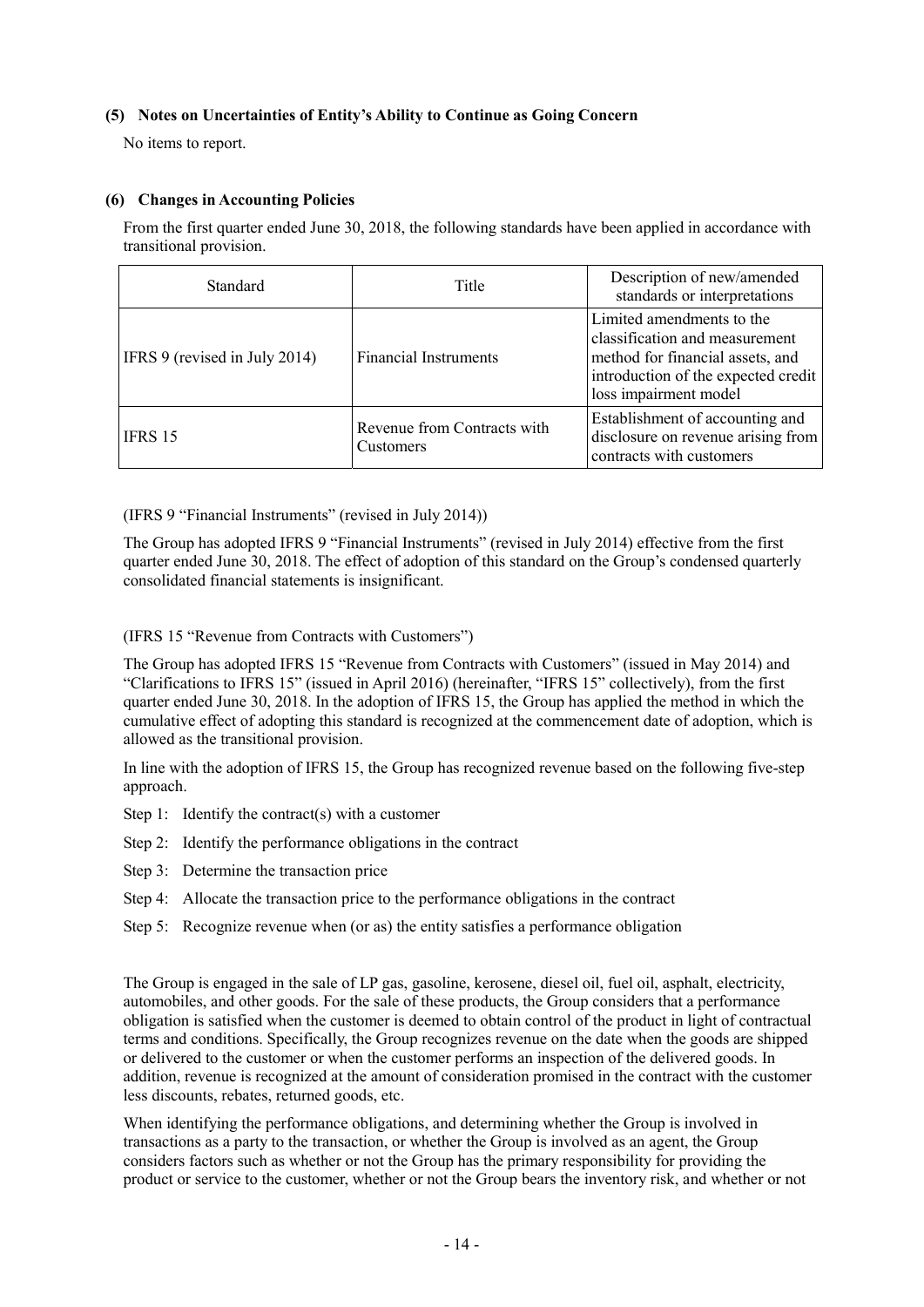the Group has discretion in establishing selling price. For a transaction in which the Group is involved as a party to the transaction, the Group presents revenue at the gross amount of consideration received from the customer. For a transaction in which the Group is involved as an agent, the Group presents revenue at a net amount calculated by deducting the cost of sales from the gross amount of consideration received from the customer.

As a result of the adoption of IFRS 15, revenue of certain transactions, which had previously been presented on a net basis, is presented on a gross basis. Consequently, revenue and cost of sales each increased by ¥128,435 million in the condensed quarterly consolidated statement of comprehensive income for the nine months ended December 31, 2018, compared with these items in the case where the previous accounting standard had been applied.

Other than the above, the adoption of this standard has no significant impact on the Group.

# **(7) Segment Information**

For the nine months ended December 31, 2017

|                                                                |                       |                                               |                             |                             |         |            | (Millions of yen) |
|----------------------------------------------------------------|-----------------------|-----------------------------------------------|-----------------------------|-----------------------------|---------|------------|-------------------|
|                                                                |                       |                                               | Reportable segment          |                             |         |            |                   |
|                                                                | Home-Life<br>Division | Life $\&$<br>Industrial<br>Energy<br>Division | Power & Utility<br>Division | Mobility Life<br>Department | Total   | Adjustment | Consolidated      |
| Revenue                                                        |                       |                                               |                             |                             |         |            |                   |
| Revenue from<br>external customers                             | 71,109                | 347,542                                       | 51,880                      | 73,578                      | 544,109 |            | 544,109           |
| Intersegment<br>revenue                                        | 151                   | 2,943                                         | 4,195                       |                             | 7,289   | (7,289)    |                   |
| Total revenue                                                  | 71,260                | 350,485                                       | 56,075                      | 73,578                      | 551,398 | (7,289)    | 544,109           |
| Gross profit                                                   | 18,371                | 26,418                                        | 7,870                       | 12,492                      | 65,151  |            | 65,151            |
| Profit from<br>operating activities                            | 1,507                 | 5,923                                         | 4,835                       | 1,024                       | 13,289  | 1,010      | 14,299            |
| Profit before tax                                              | 3,506                 | 5,904                                         | 4,618                       | 739                         | 14,767  | 926        | 15,693            |
| Net profit<br>attributable to<br>Itochu Enex's<br>shareholders | 2,139                 | 3,963                                         | 2,495                       | 59                          | 8,656   | 622        | 9,278             |
| Other items                                                    |                       |                                               |                             |                             |         |            |                   |
| Total assets                                                   | 66,151                | 150,167                                       | 76,669                      | 53,802                      | 346,789 | 28,742     | 375,531           |
| Total trading<br>transactions                                  | 74,462                | 614,793                                       | 54,541                      | 70,248                      | 814,044 |            | 814,044           |

(Note) Intersegment transactions have been decided by reference to the market price.

The adjustment of ¥622 million to net profit attributable to Itochu Enex's shareholders represents corporate profit (loss) not allocated to reportable segments.

The adjustment of ¥28,742 million to total assets represents corporate assets not allocated to reportable segments. Total trading transactions are unaudited items voluntarily disclosed by the Company and represent the amount of sales in accordance with Japanese accounting practices.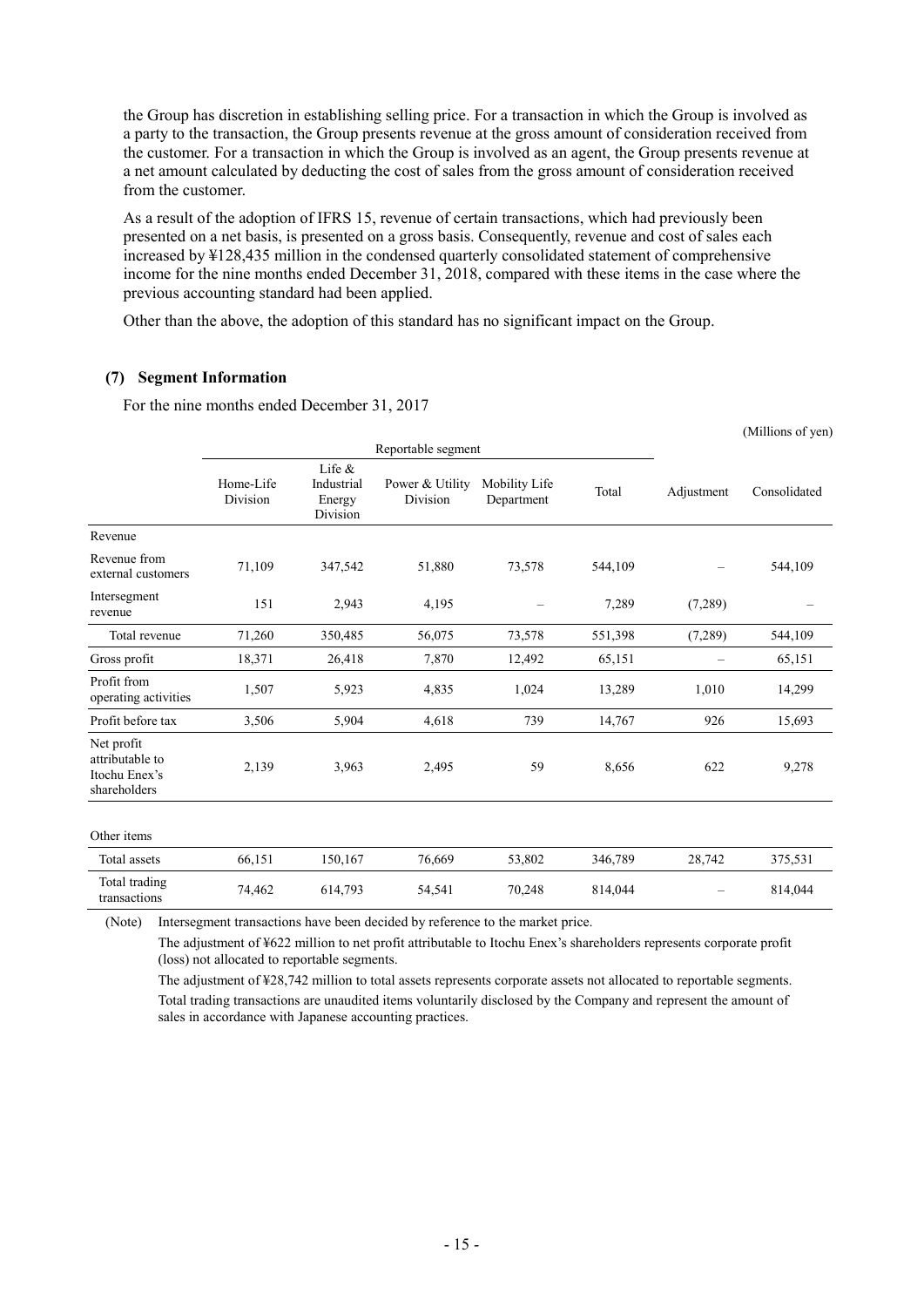#### For the nine months ended December 31, 2018

|                                                                | Reportable segment    |                                               |                             |                             |         |                   |              |
|----------------------------------------------------------------|-----------------------|-----------------------------------------------|-----------------------------|-----------------------------|---------|-------------------|--------------|
|                                                                | Home-Life<br>Division | Life $\&$<br>Industrial<br>Energy<br>Division | Power & Utility<br>Division | Mobility Life<br>Department | Total   | Adjustment        | Consolidated |
| Revenue                                                        |                       |                                               |                             |                             |         |                   |              |
| Revenue from<br>external customers                             | 66,521                | 535,671                                       | 67,785                      | 80,641                      | 750,618 | $\qquad \qquad -$ | 750,618      |
| Intersegment<br>revenue                                        | 145                   | 5,153                                         | 4,764                       |                             | 10,062  | (10,062)          |              |
| Total revenue                                                  | 66,666                | 540,824                                       | 72,549                      | 80,641                      | 760,680 | (10,062)          | 750,618      |
| Gross profit                                                   | 16,010                | 27,377                                        | 5,584                       | 13,196                      | 62,167  | $\qquad \qquad -$ | 62,167       |
| Profit from<br>operating activities                            | 2,050                 | 6,920                                         | 2,102                       | 1,434                       | 12,506  | 761               | 13,267       |
| Profit before tax                                              | 2,575                 | 6,921                                         | 2,108                       | 1,281                       | 12,885  | 681               | 13,566       |
| Net profit<br>attributable to<br>Itochu Enex's<br>shareholders | 1,268                 | 4,705                                         | 1,000                       | 315                         | 7,288   | 524               | 7,812        |
| Other items                                                    |                       |                                               |                             |                             |         |                   |              |
| Total assets                                                   | 64,365                | 148,383                                       | 81,700                      | 52,808                      | 347,256 | 28,553            | 375,809      |
| Total trading<br>transactions                                  | 74,413                | 710,596                                       | 70,439                      | 76,374                      | 931,822 |                   | 931,822      |

(Millions of yen)

(Note) Intersegment transactions have been decided by reference to the market price.

The adjustment of ¥524 million to net profit attributable to Itochu Enex's shareholders represents corporate profit (loss) not allocated to reportable segments.

The adjustment of ¥28,553 million to total assets represents corporate assets not allocated to reportable segments. Total trading transactions are unaudited items voluntarily disclosed by the Company and represent the amount of sales in accordance with Japanese accounting practices.

#### As of March 31, 2018

|              |                       |                                              |                             |                             |         |            | (Millions of yen) |
|--------------|-----------------------|----------------------------------------------|-----------------------------|-----------------------------|---------|------------|-------------------|
|              |                       |                                              | Reportable segment          |                             |         |            |                   |
|              | Home-Life<br>Division | Life $&$<br>Industrial<br>Energy<br>Division | Power & Utility<br>Division | Mobility Life<br>Department | Total   | Adjustment | Consolidated      |
| Total assets | 66,843                | 145.108                                      | 80,189                      | 63,896                      | 356,036 | 26,585     | 382,621           |

(Note) The adjustment of ¥26,585 million to total assets represents corporate assets not allocated to reportable segments.

#### Change in reportable segments

In the first quarter ended June 30, 2018, the now former Life Energy & Logistics Division and Industrial Energy & Logistics Division were integrated to form the newly established Life & Industrial Energy Division, while the Mobility Life Department was newly established.

In line with this, the classification of reportable segments has been changed from the previous Home-Life Division, Power & Utility Division, Life Energy & Logistics Division and Industrial Energy & Logistics Division to the Home-Life Division, Life & Industrial Energy Division, Power & Utility Division and Mobility Life Department from the first quarter ended June 30, 2018.

Furthermore, in conjunction with the absorption-type merger of TOHOKU TANKU SHOUKAI CO., LTD., which was a subsidiary of the Company, by ITOCHU ENEX HOME-LIFE TOHOKU CO., LTD., a subsidiary of the Company, the Group reviewed the management classification and changed the method to